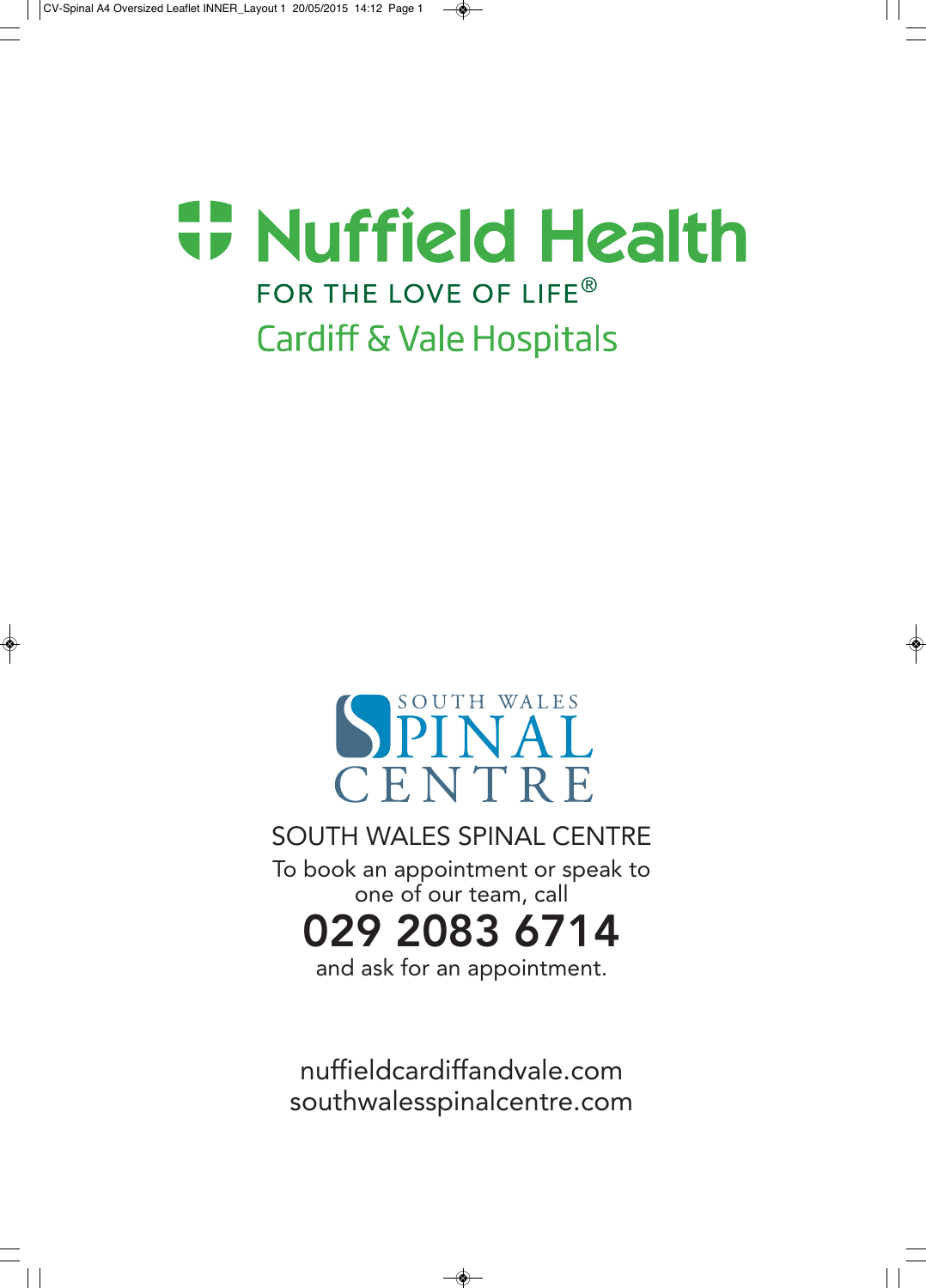

The South Wales Spinal Centre is based within The Cardiff Bay Hospital and The Vale Hospital, which is where you will be having your operation.

This booklet is interactive and you will work through the various sections with the healthcare professionals at The Vale Hospital.

**## Nuffield Health** 

FOR THE LOVE OF LIFE® **Cardiff & Vale Hospitals** 

The Vale Hospital Hensol Castle Park, Hensol Vale of Glamorgan, CF72 8JX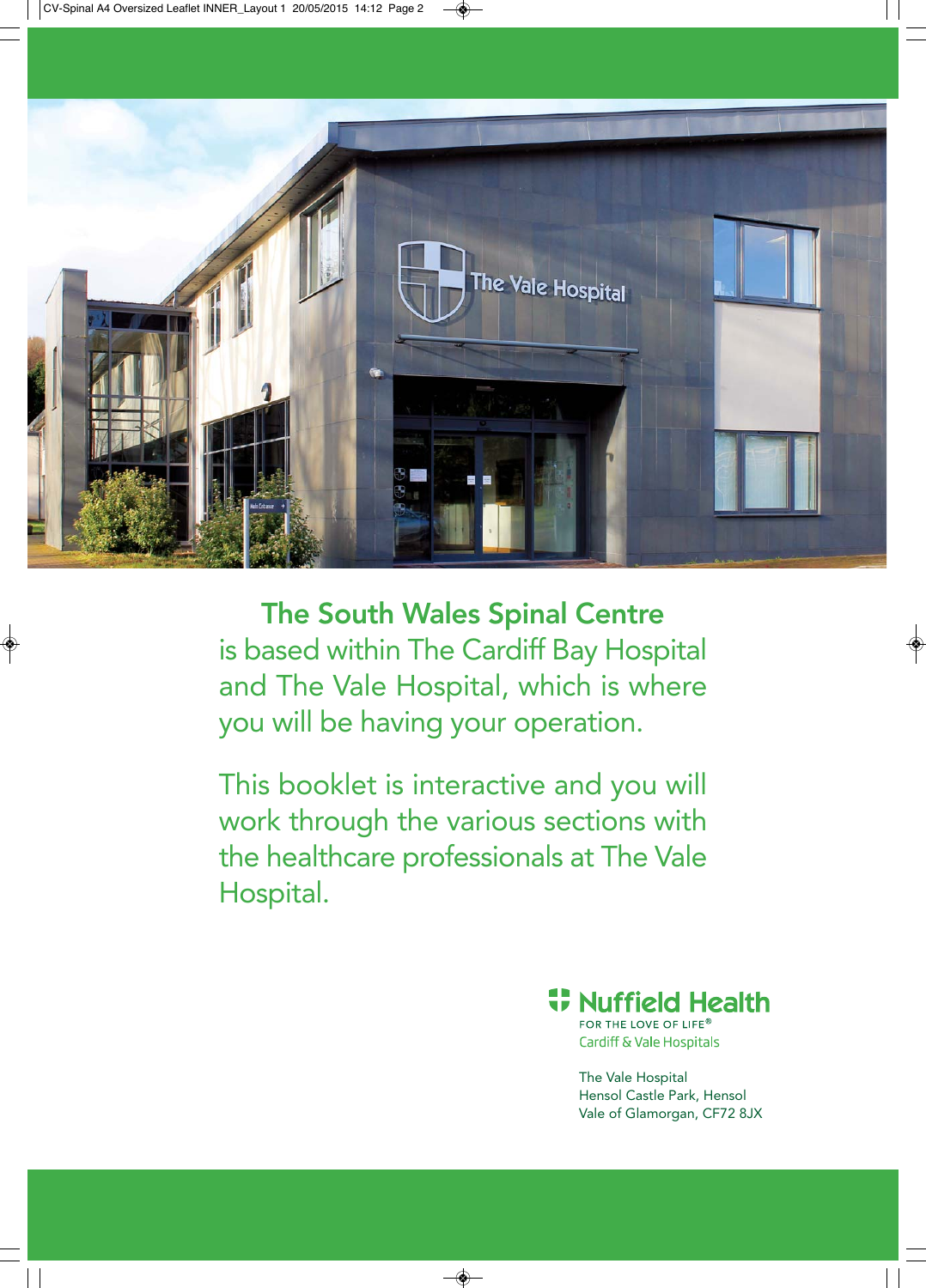## **Contents**

| <b>Procedures</b><br>                            |    |
|--------------------------------------------------|----|
| Lumbar discectomy / decompression                |    |
| Posterior Lumbar Decompression and Fusion        |    |
| Posterior Lumbar Fusion / Stabilisation          |    |
| Posterior Transforaminal Lumbar Interbody Fusion |    |
| Anterior Lumbar Interbody Fusion                 |    |
| Anterior Lumbar Intervertebral Disc Replacement  |    |
| Complications of Lumbar Spine Surgery            |    |
|                                                  | 8  |
| Preparation before admission                     |    |
| Checklist                                        |    |
|                                                  |    |
|                                                  | 10 |
| Day of admission                                 |    |
| What to expect after my operation                |    |
| Physiotherapy                                    |    |
| Day of discharge                                 |    |
|                                                  | 16 |
|                                                  |    |
| <b>Personal notes</b>                            | 21 |
| Dates for your diary                             |    |
| Patient diary, week 1 to 4                       |    |
| Patient notes                                    |    |
|                                                  |    |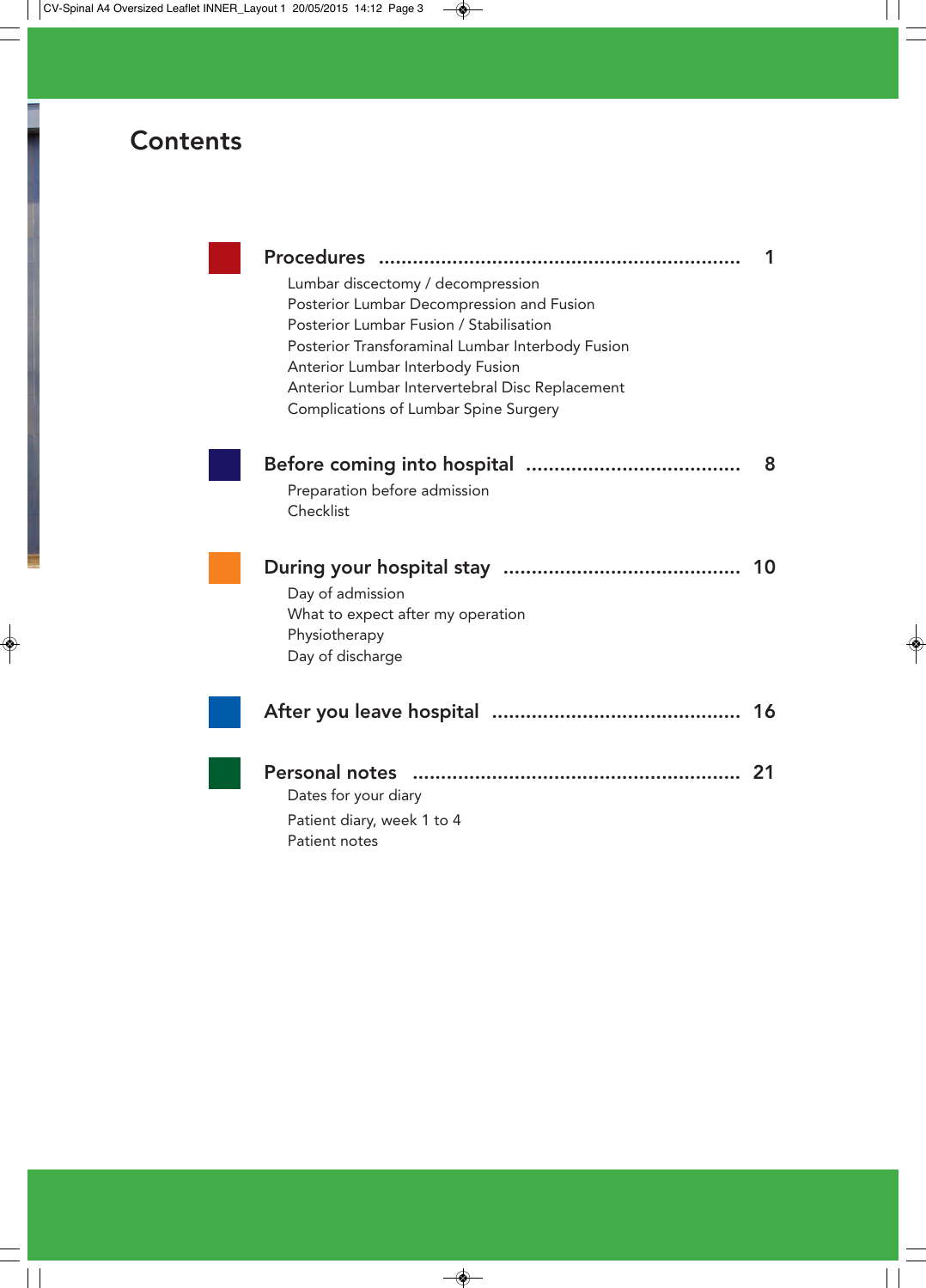#### Meaning:

1

| <b>Posterior</b>     |  |
|----------------------|--|
| Lumbar               |  |
| <b>Discectomy</b>    |  |
| <b>Decompression</b> |  |

- back of the body
- lower back
	- the removal of part/all of a disc
		- the surgical technique used to relieve pressure on spinal nerves by removing small areas of bone and / or disc

You can have just the discectomy, just the decompression or both at the same time.

> MRI Scan Showing Lumbar Disc Prolapse





## Reason for surgery

If a nerve is compressed causing leg pain, weakness and altered sensation.

### Surgery in brief

- A vertical incision is made to the middle of the lower back.
- Bone and ligament are removed from the back of the spine exposing the underlying nerves and relieving any pressure that may be on them.
- The nerves are gently moved to one side to inspect the intervertebral disc.
- If the disc is causing pressure on the nerve that part of the disc will be removed plus any other loose disc material inside the disc space.

## Benefits of surgery

Aims to improve pain, strength and sensation in the legs.

## Precautions after surgery

It is necessary to allow sufficient healing following surgery and therefore you should be cautious with deep bending and twisting activities. Repetitive or prolonged stooping is discouraged and you ought to avoid heavy lifting for 6 weeks. Slumping when sitting is ill-advised.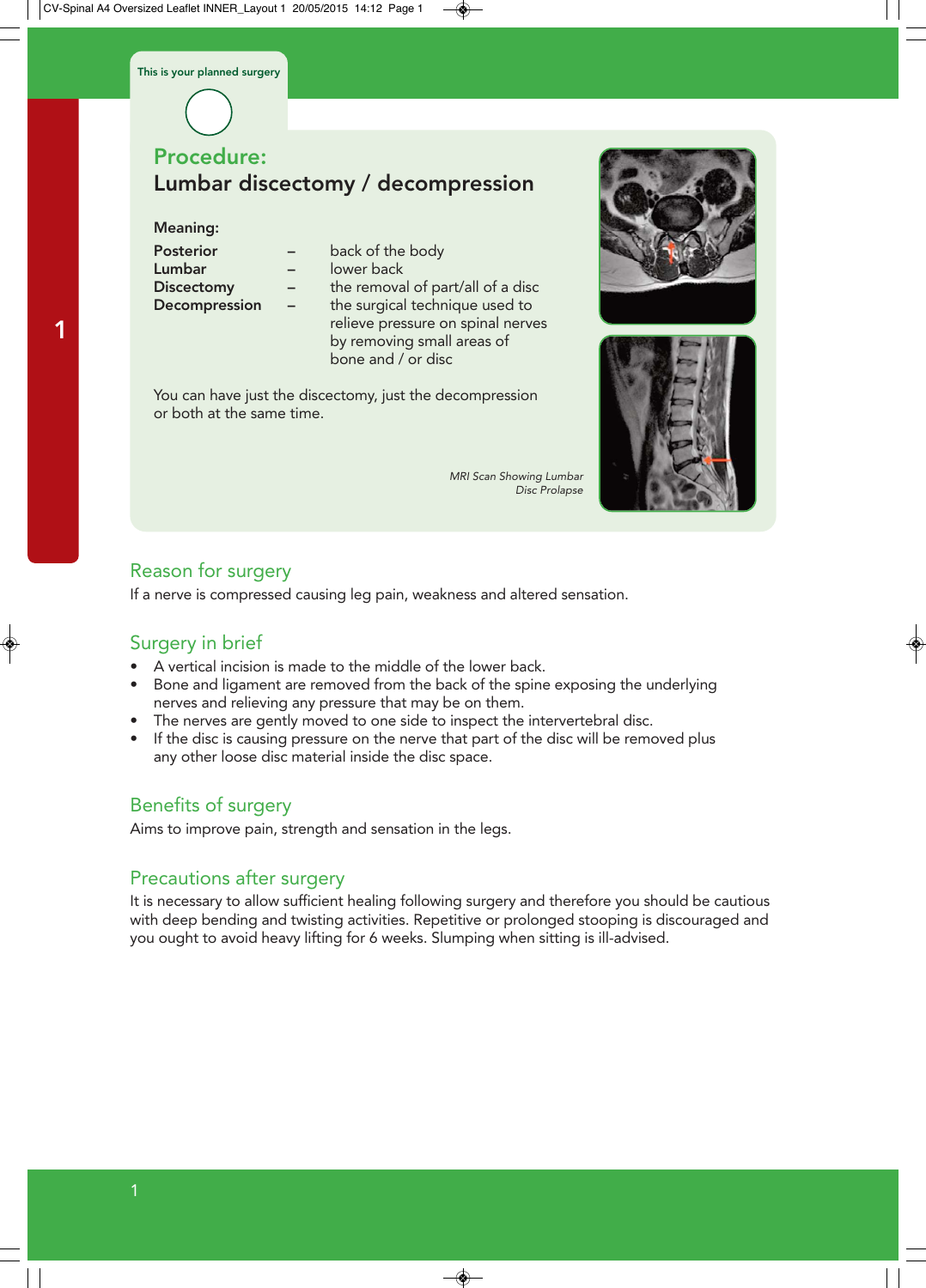## Procedure: Posterior Lumbar Decompression and Fusion

#### Meaning:

| <b>Posterior</b><br>Lumbar<br>Decompression | back of the body<br>lower back<br>the surgical technique used to relieve<br>pressure on spinal nerves by removing<br>small areas of bone and / or disc |
|---------------------------------------------|--------------------------------------------------------------------------------------------------------------------------------------------------------|
| <b>Fusion</b>                               | surgical technique used to join two<br>or more bones together                                                                                          |

X-Rays Showing Posterior Lumbar Decompression and Instrumented Fusion





#### Reason for surgery

Degeneration of the spine causing back or leg pain. Deformity of the spine. Instability of a segment(s) of the spine. Previous conservative / surgical methods have failed to relieve symptoms.

### Surgery in brief

- A vertical incision is made to the middle of the lower back.
- Screws are inserted into the vertebrae above and below the affected level, on the left and the right.
- Rods are then applied to the screws.
- Bone and ligament are removed from the back of the spine exposing the underlying nerves and relieving any pressure that may be on them.
- The nerves are gently moved to one side to inspect the intervertebral disc.
- If the disc is causing pressure on the nerve that part of the disc will be removed plus any other loose disc material inside the disc space.
- Bone graft is applied along the sides of the spine to achieve a fusion.

## Benefits of surgery

Aims to improve leg and back pain, spinal deformity and the strength and sensation in the legs.

#### Precautions after surgery

It is necessary to allow sufficient healing following surgery and therefore you should be cautious with deep bending and twisting activities. Repetitive or prolonged stooping is discouraged and you ought to avoid heavy lifting for 12 weeks. Slumping when sitting is ill-advised.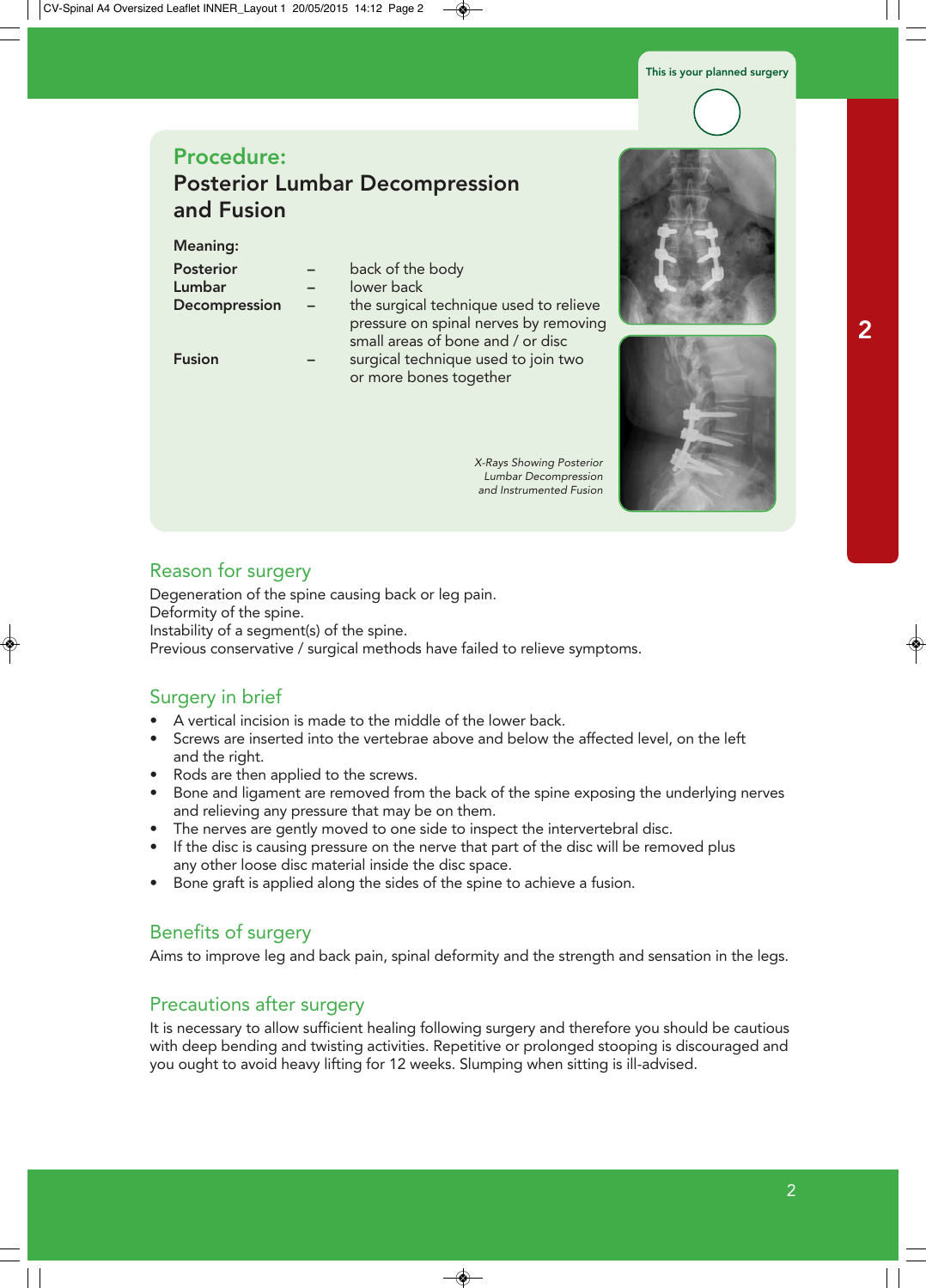## Procedure: Posterior Lumbar Fusion / Stabilisation

#### Meaning:

| back of the body                    |
|-------------------------------------|
| lower back                          |
| surgical technique used to join two |
| or more bones together              |
| surgical technique used to limit or |
| prevent the movement across         |
| a joint(s)                          |
|                                     |

X-Rays Showing Posterior Lumbar Instrumented Fusion





## Reason for surgery

Degeneration of the spine causing back or leg pain. Deformity of the spine. Instability of a segment(s) of the spine. Previous conservative / surgical methods have failed to relieve symptoms.

## Surgery in brief

- A vertical incision is made to the middle of the lower back.
- Screws are inserted into the vertebrae above and below the affected level, on the left and the right.
- Solid rods are then applied to the screws and bone graft is placed along the sides of the spine to achieve a fusion.
- Alternatively, flexible rods are applied to the screws to stabilise the spine but also to allow some movement.
- A combination of the two can be used in some circumstances where more than one level of the spine is being operated on.
- There are other methods of fusion / stabilisation that can be used in certain circumstances and, if appropriate, your surgeon will have explained these procedures to you.

## Benefits of surgery

Aims to improve back and leg symptoms.

## Precautions after surgery

It is necessary to allow sufficient healing following surgery and therefore you should be cautious with deep bending and twisting activities. Repetitive or prolonged stooping is discouraged and you ought to avoid heavy lifting for 12 weeks. Slumping when sitting is ill-advised.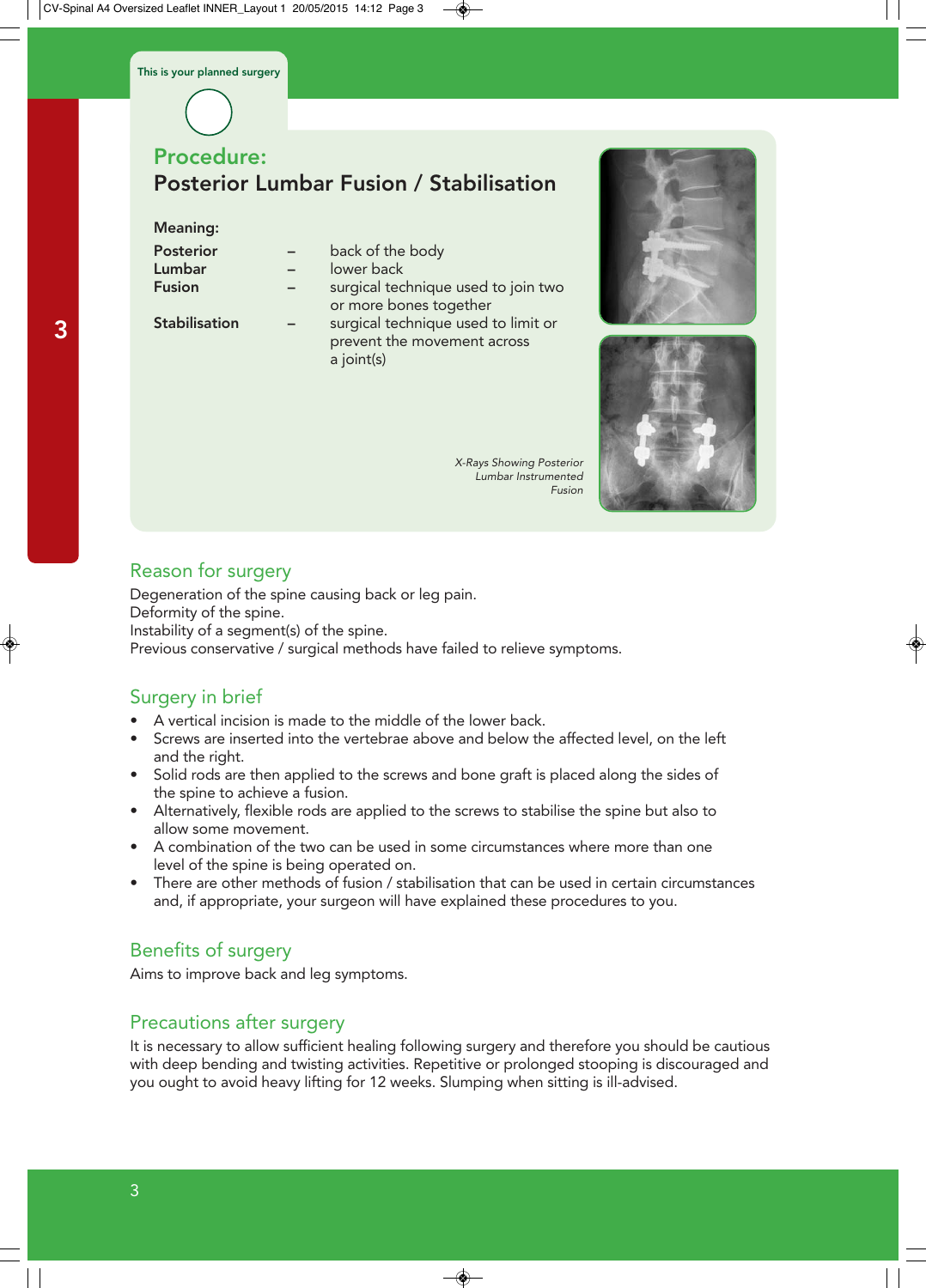## Procedure: Posterior Transforaminal Lumbar Interbody Fusion (abbreviated to TLIF)

#### Meaning:

| <b>Posterior</b><br><b>Transforaminal</b><br>Lumbar<br>Interbody | back of the body<br>between an opening<br>lower back<br>between the vertebral bodies<br>(where the intervertebral disc is) |
|------------------------------------------------------------------|----------------------------------------------------------------------------------------------------------------------------|
| <b>Fusion</b>                                                    | surgical technique used to join two<br>or more bones together                                                              |

X-Rays Showing Posterior Transforaminal Lumbar Interbody Fusion





#### Reason for surgery

Degeneration of the spine causing back or leg pain. Deformity of the spine. Instability of a segment(s) of the spine. Previous conservative / surgical methods have failed to relieve symptoms.

#### Surgery in brief

- A vertical incision is made to the middle of the lower back.
- Screws are inserted into the vertebrae above and below the affected disc, on the left and the right.
- Bone and ligament are removed from the back of the spine exposing the underlying nerves and relieving any pressure that may be on them.
- The nerves are gently moved to one side and most of the intervertebral disc is removed.
- A cage packed with bone graft is then inserted into the empty disc space.
- Rods are then applied to the screws.
- Bone graft is applied within the disc space and along the sides of the spine to achieve a fusion.

### Benefits of surgery

Aims to improve leg and back pain, spinal deformity and the strength and sensation in the legs.

#### Precautions after surgery

It is necessary to allow sufficient healing following surgery and therefore you should be cautious with deep bending and twisting activities. Repetitive or prolonged stooping is discouraged and you ought to avoid heavy lifting for 12 weeks. Slumping when sitting is ill-advised.

4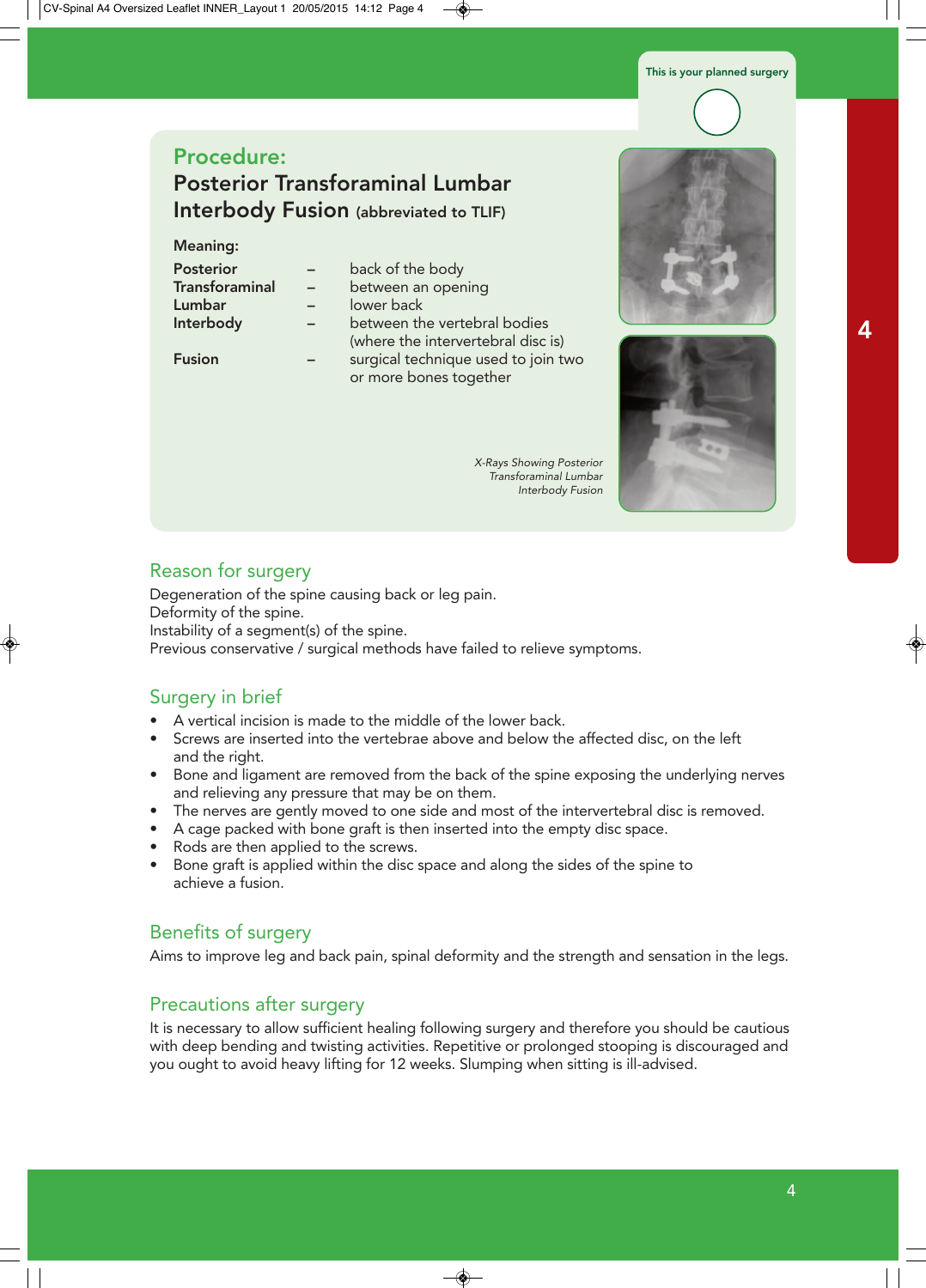## Procedure:

## Anterior Lumbar Interbody Fusion

(abbreviated to ALIF)

#### Meaning:

| Anterior  |  |
|-----------|--|
| Lumbar    |  |
| Interbody |  |
|           |  |

| Anterior | front of the body |
|----------|-------------------|
|----------|-------------------|

- lower back
- 

between the vertebral bodies (where the intervertebral disc is)

Fusion – surgical technique used to join two or more bones together

> X-Rays Showing Anterior Lumbar Interbody Fusion with Additional Posterior Instrumentation





### Reason for surgery

Degeneration of the spine causing back or leg pain. Deformity of the spine. Instability of a segment(s) of the spine. Previous conservative / surgical methods have failed to relieve symptoms.

## Surgery in brief

- An incision is made in the lower abdomen (belly) and the abdominal contents are gently moved to one side to expose the front of the spine.
- The large blood vessels lying in front of the spine are gently retracted to expose the vertebrae above and below the affected intervertebral disc.
- The disc is removed and a cage packed with bone graft is then inserted into the empty disc space.
- Screws may then be applied to fix the cage in place or alternatively a plate and screws may be placed over the front of the cage.
- An additional procedure to the back of the spine involving the placement of screws and rods may be required.

## Benefits of surgery

Aims to improve leg and back pain, spinal deformity and the strength and sensation in the legs.

### Precautions after surgery

It is necessary to allow sufficient healing following surgery and therefore you should be cautious with deep bending and twisting activities. Repetitive or prolonged stooping is discouraged and you ought to avoid heavy lifting for 12 weeks. Slumping when sitting is ill-advised.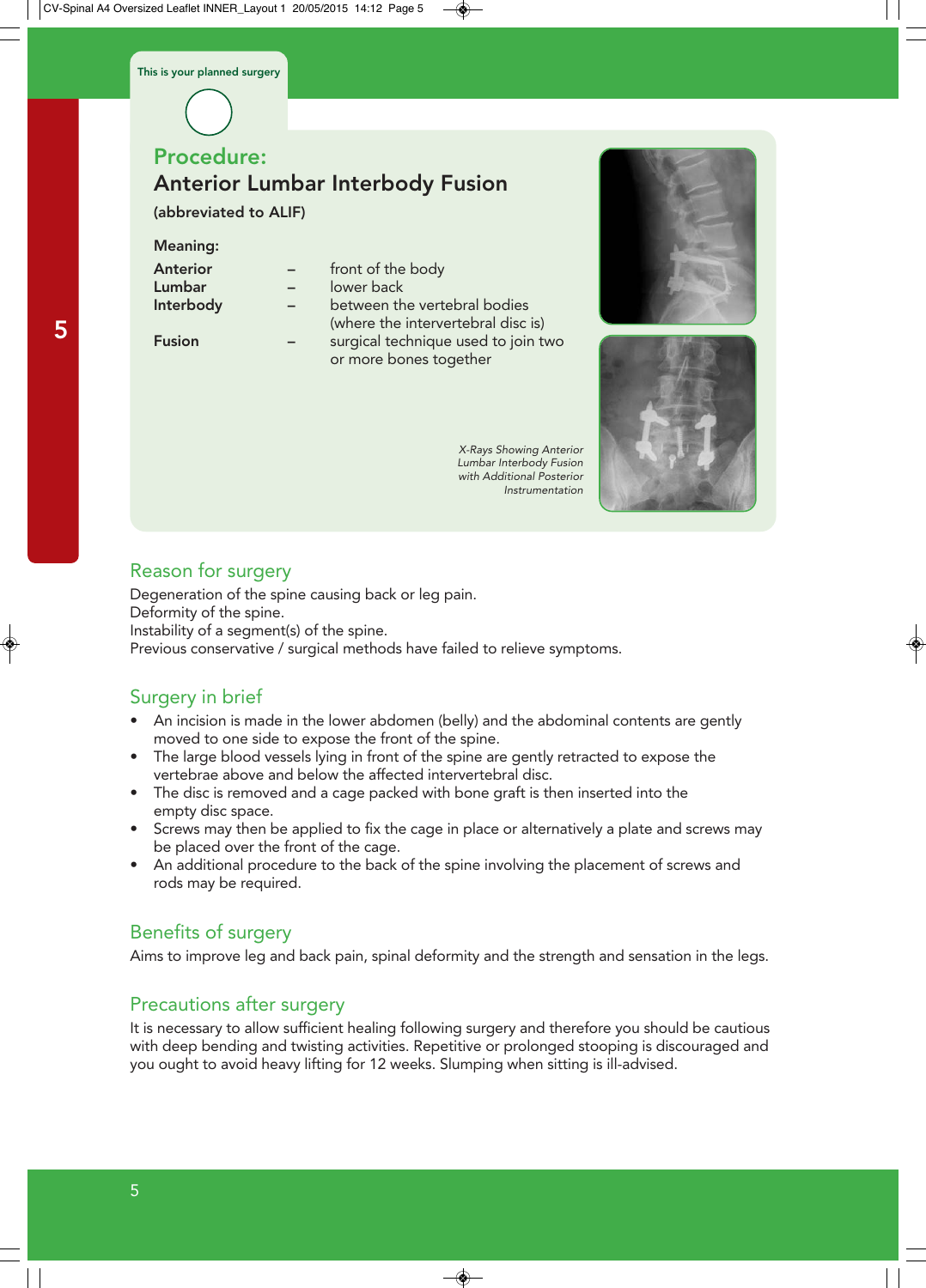## Procedure: Anterior Lumbar Intervertebral Disc Replacement (abbreviated to IVDR)

#### Meaning:

| <b>Anterior</b>         |
|-------------------------|
| Lumbar                  |
| Intervertebral          |
| <b>Disc Replacement</b> |

- front of the body lower back
- the removal of all of a disc and replacing it with an artificial one

X-Rays Showing Lumbar Intervertebral Disc Replacement



#### Reason for surgery

Degeneration of the spine causing back or leg pain. Previous conservative methods have failed to relieve symptoms.

### Surgery in brief

- An incision is made in the lower abdomen (belly) and the abdominal contents are gently moved to one side to expose the front of the spine.
- The large blood vessels lying in front of the spine are gently retracted to expose the vertebrae above and below the affected intervertebral disc.
- The disc is removed and an artificial replacement disc is inserted into the empty disc space.

### Benefits of surgery

Aims to improve back and leg symptoms. The artificial disc is designed to allow your spine to move. This preservation of motion is thought to prevent or delay the onset of adjacent segment problems in the spine.

#### Precautions after surgery

It is necessary to allow sufficient healing following surgery and therefore you should be cautious with deep bending and twisting activities. Repetitive or prolonged stooping is discouraged and you ought to avoid heavy lifting for 12 weeks. Slumping when sitting is ill-advised.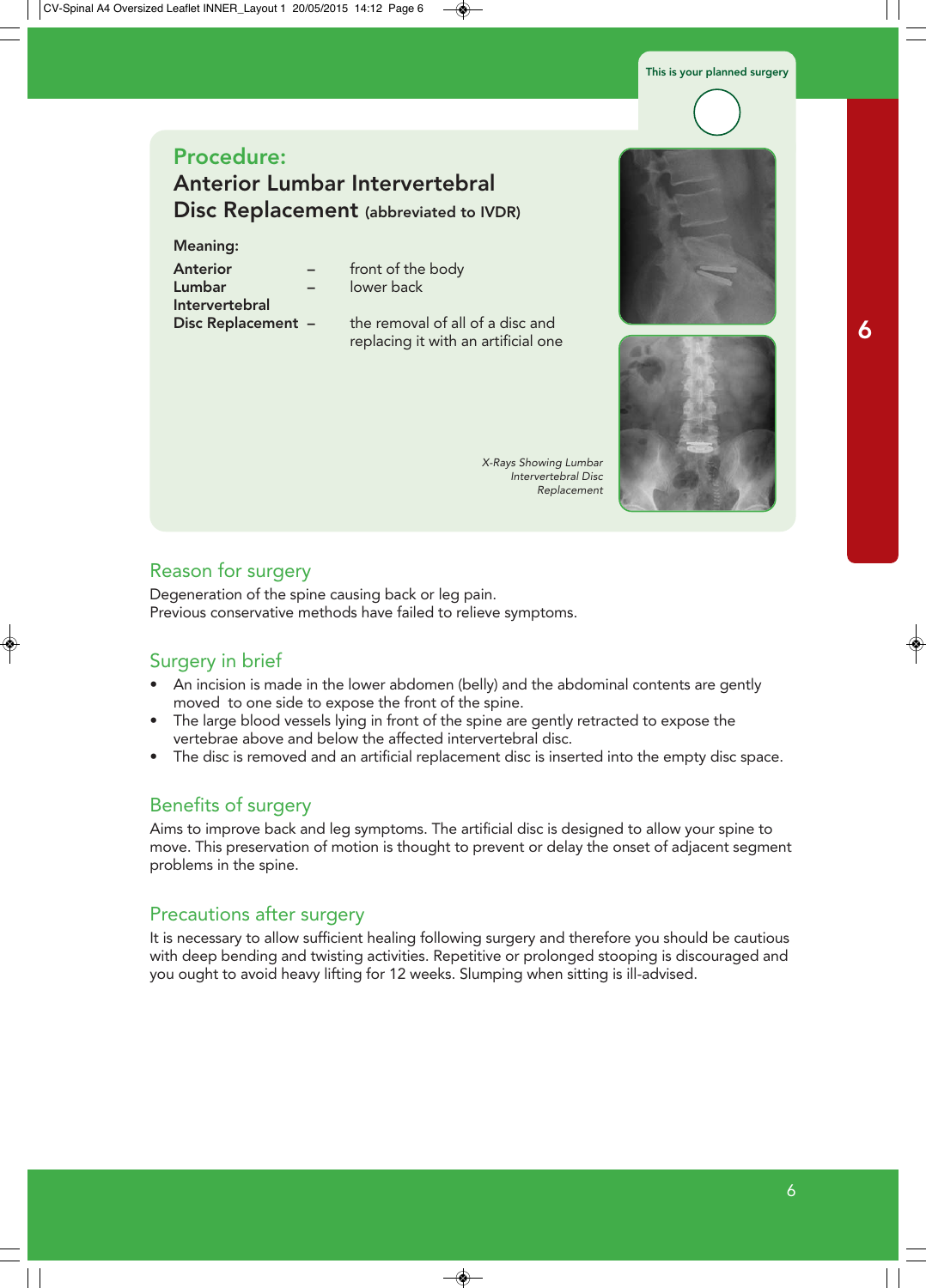## Complications of Lumbar Spine Surgery:

Unfortunately, all forms of surgery have risks and complications. For lumbar spine surgery the main ones are:

- Pain or discomfort
- **Bleeding**
- Infection and other wound problems
- Deep venous thrombosis
- Spinal nerve injury
- Spinal nerve scarring
- Paralysis, bladder, bowel and / or sexual problems
- Spinal fluid leakage due to tears of the dura (the layer of tissue covering the spinal nerves)
- **Stiffness**
- Failure to improve symptoms or recurrence of symptoms
- Need for further surgery
- Problems with wound drains
- Injury to other organs / blood vessels

#### In addition, for cases involving implants:

- Metalwork problems including failure / loosening / malplacement / loss of position
- Non-union (failure of fusion between the vertebrae)
- Problems with the spinal segments above and / or below the operated area

The risks and complications of spinal surgery often depend on individual patient circumstances and your surgeon will discuss this with you.

7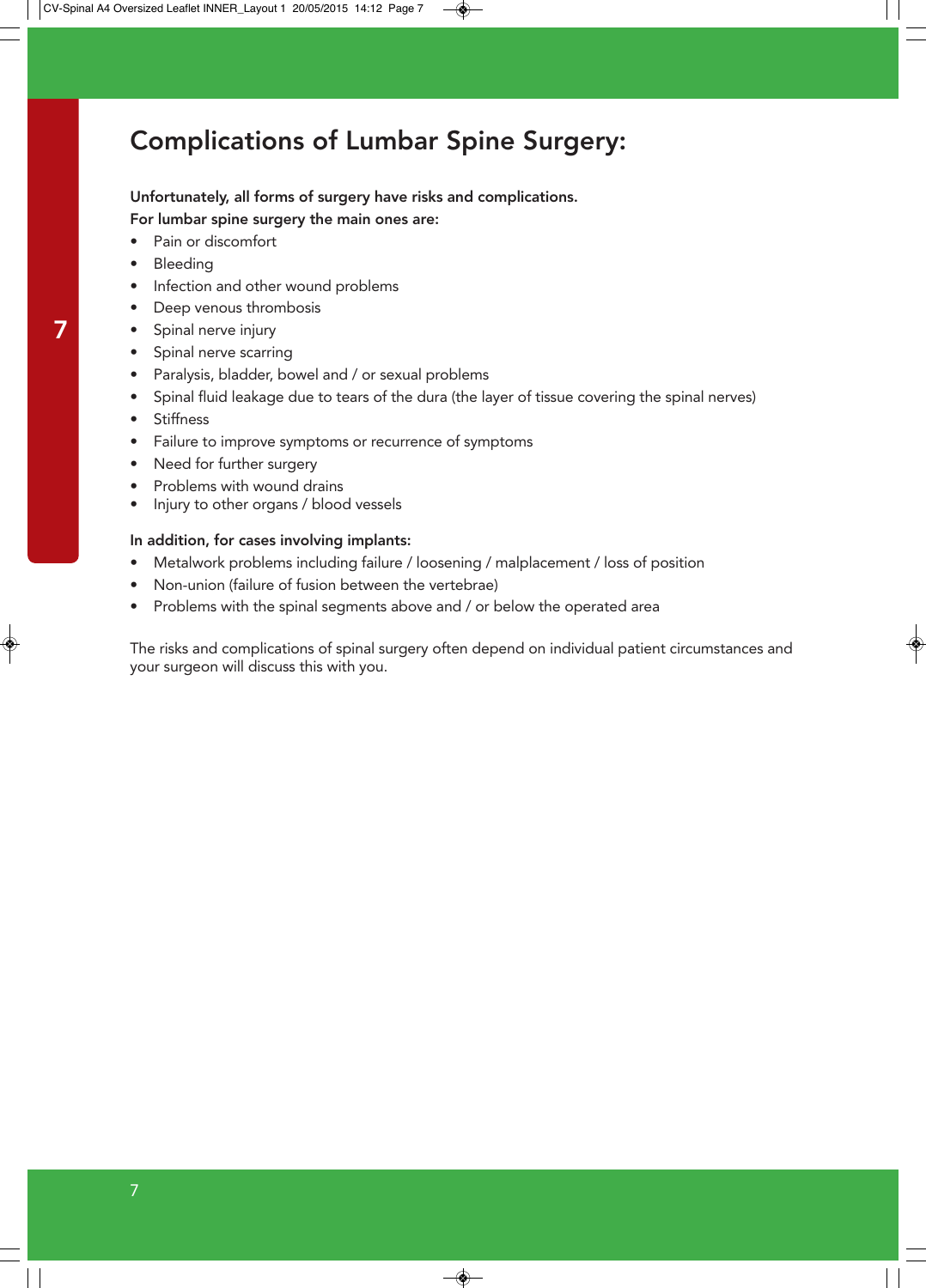## Before coming into hospital

## Preparation Before Admission

### Consider what you will need after your operation:

### Home environment

You will be fully mobile at home after your operation, but it is worth making sure that you reduce risks of trips and falls by moving hazards / rugs out the way. You will need a supportive chair to sit in. A soft, low sofa will be unsuitable.

## Preparing food/drinks

It is advisable to ensure you have stocked your fridge and freezer prior to coming in. It is recommended to consider quick, easy, microwave meals or similar. A healthy, balanced diet is recommended after surgery.

## Shopping

You will need to arrange friends, family or neighbours to do your shopping initially. You could also arrange grocery delivery via the internet.

### Help at home

It is worthwhile to have your family and friends help you out particularly with any cleaning / laundry as this type of activity is not advisable immediately after surgery.

## Lifts for appointments

You will be asked back for follow-up out-patient appointments and although you may be able to drive it is worth preparing someone to drive you in case this is not possible.

### Finance

If you are funding the procedure then payment will need to be settled prior to admission. If you have a medical insurance policy that is covering your operation you will need to provide an authorisation code from the insurance company prior to admission.

### Men

With anterior lumbar surgery (ALIF and IVDR) there is a small risk of developing sexual problems leading to infertility following this type of surgery (retrograde ejaculation). It is advised that you consider storage of sperm prior to the procedure especially if you have not completed your family.

### Do's and Don'ts

- Do bath or shower at home on the day of surgery prior to coming in to hospital.
- Do leave your jewellery and valuables at home. You may wear your wedding band.
- Do Not wear any nail varnish, make-up or use any hair / body products such as gel / hairspray / body lotion etc.
- Do Not drink alcohol or smoke 24 hours prior to your operation, particularly on the day of your procedure.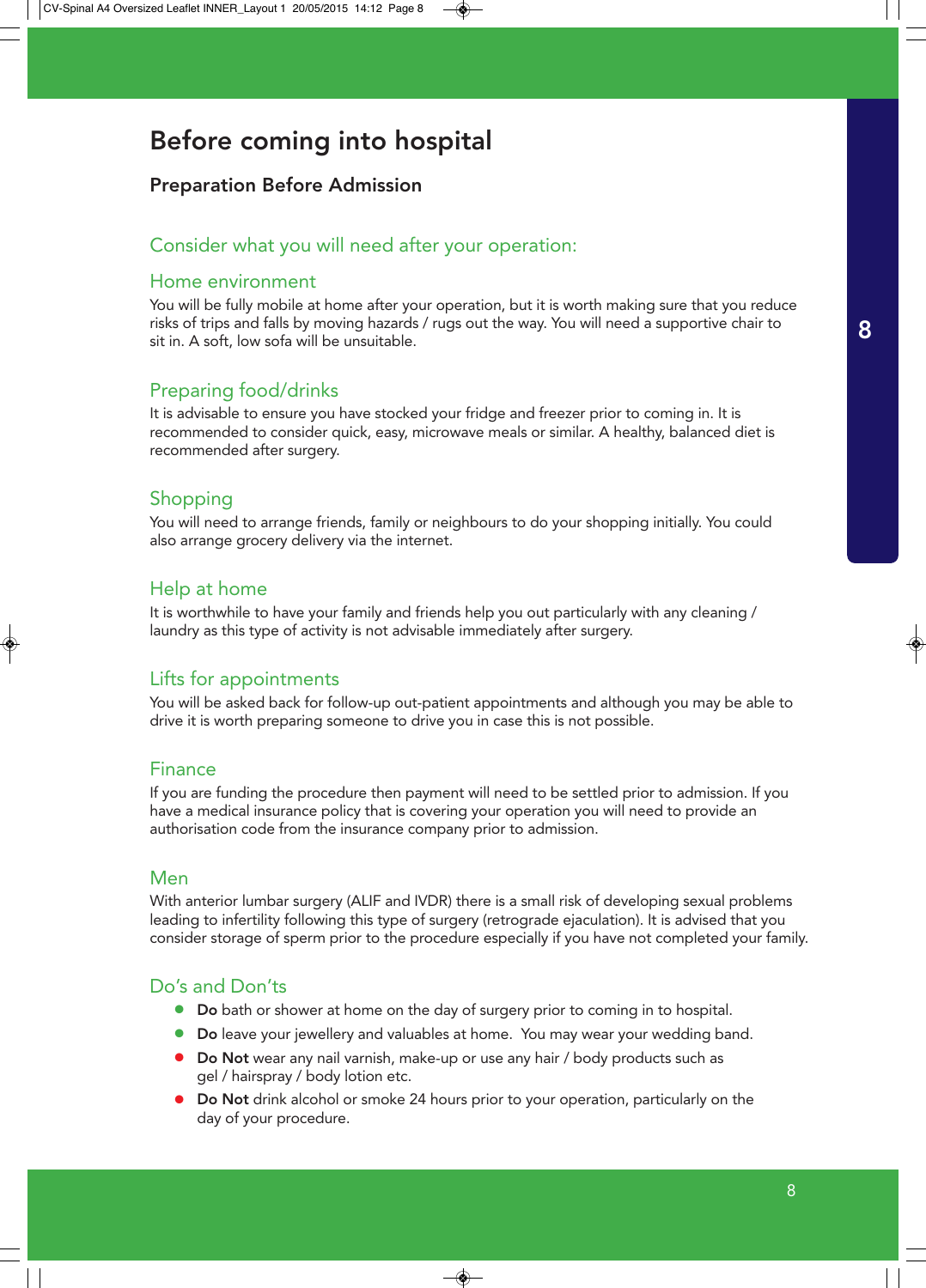| Interactive (with Pre-Assessment Nurse) |  |
|-----------------------------------------|--|
|                                         |  |
|                                         |  |

## Expected time of surgery AM/PM

We cannot be specific about the time of surgery. There can be delays and last minute alterations which are unavoidable.

## What I can eat/drink on the day of surgery

| AM – | No food (including chewing gum / mints) after midnight                       |  |
|------|------------------------------------------------------------------------------|--|
|      | You may drink water until 5:30am                                             |  |
| PM – | You may have an early light breakfast by 7am                                 |  |
|      | No food (including chewing gum / mints) after 7am                            |  |
|      | You may drink water until 11am                                               |  |
|      | You may have light diet until<br>(no food/chewing gum/mints after this time) |  |
|      | You may drink water until                                                    |  |

### Interactive (with Pre-Assessment Nurse)

- Medication I STOP before coming in to hospital:
- ................................................................................................................................................

................................................................................................................................................

• Medication I TAKE before coming in to hospital:

## **Checklist**

| What I need to bring into hospital:                                                                                                                          |  |
|--------------------------------------------------------------------------------------------------------------------------------------------------------------|--|
| This booklet<br><b>Toiletries</b><br>Slippers (preferably with backs)<br>Day clothes - loose fitting clothes with a loose waist band<br>e.g. jogging bottoms |  |
| Walking aids<br>Nightdress/Pyjamas<br>Medications in their original boxes                                                                                    |  |

You do not need to bring in towels. These will be provided.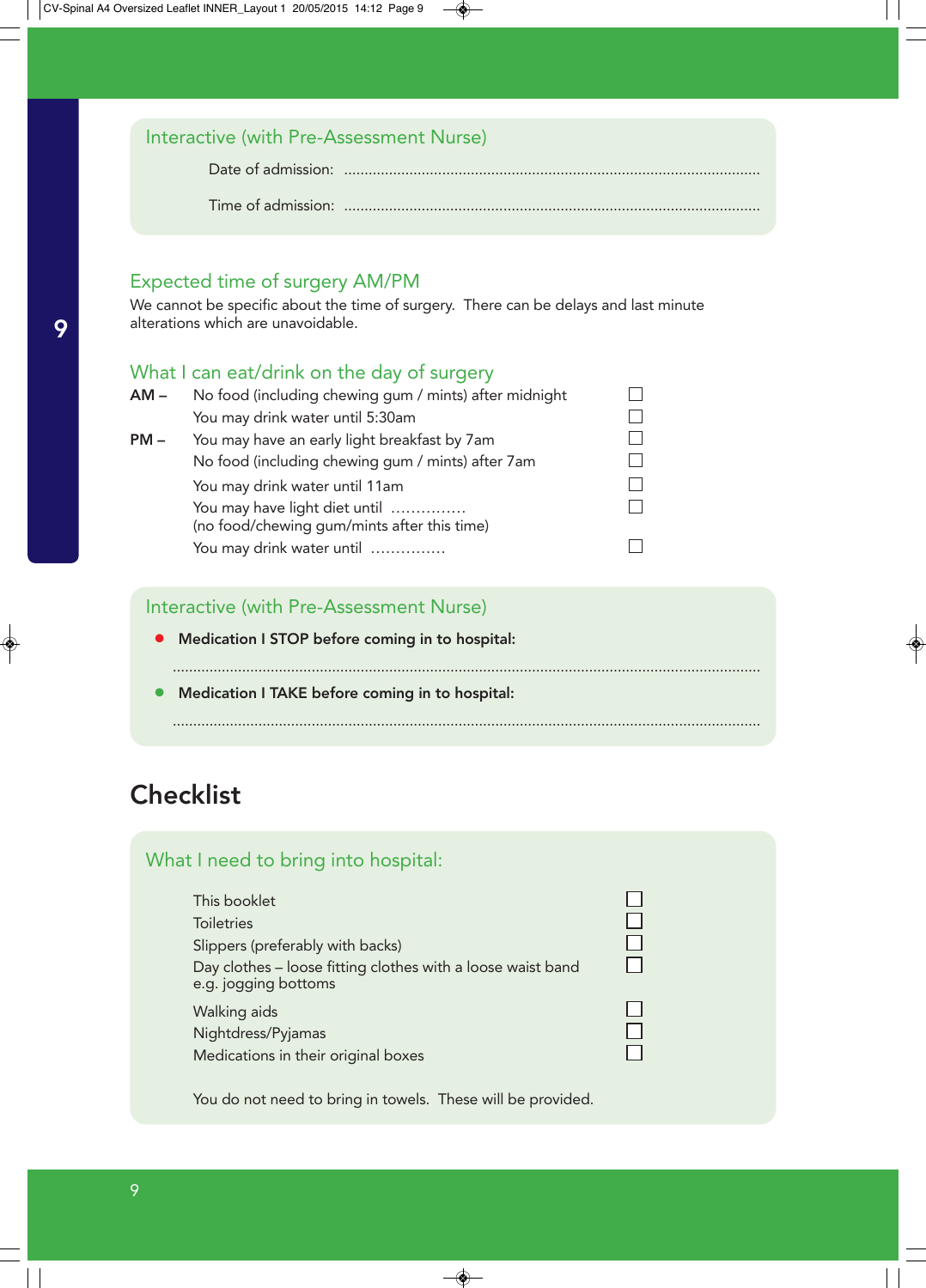## During your hospital stay

## Day of Admission

## Where do I report on the day of surgery?

You need to report to main reception at the Vale Hospital at the time shown in the last section. When the ward is ready for you, the ward clerk will greet you, bring you to the ward and show you to your room.

## On the Ward FAQ's

#### Who will I see before my surgery?

- Nursing Staff the nurse will admit you to the ward.
- Anaesthetist will discuss your anaesthetic with you.
- Consultant will discuss the operation again and gain your consent if this has not already been done in clinic.
- Resident Medical Officer / Pharmacist (if appropriate) will discuss your medications.
- Physiotherapist (if appropriate) will assess your mobility, movement and function, and give you advice.

#### What will I wear before my surgery?

- A gown that does up on the side
- A pair of paper pants
- A dressing gown
- Clean house slippers
- You may be required to wear a pair of stockings/socks to reduce your risk of deep vein thrombosis (DVT). These will be provided.

#### Will I be put to sleep?

Yes, you will have a general anaesthetic for spinal surgery.

#### How long will the surgery take?

Usually between 2-4 hours, depending on the nature of the surgery.

#### How long will I be in hospital?

The usual hospital stay for lumbar spine procedures is likely to be between 2 – 5 days, depending on the nature of the surgery.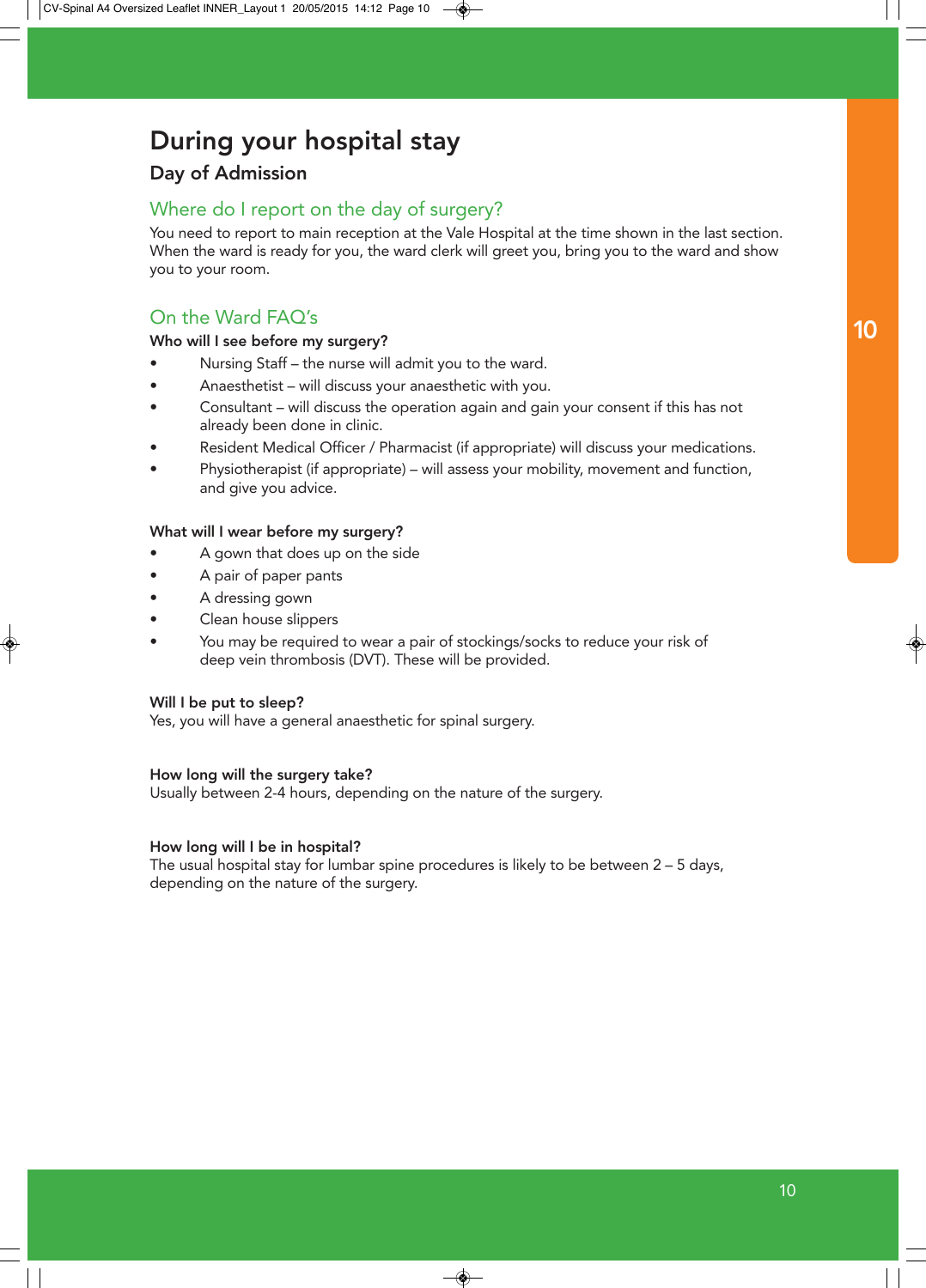## During your hospital stay (continued)

What to expect after my operation

Day of surgery – Day 0

## Will I be in pain?

You will experience some pain after your surgery, however you will have received painkillers at the time of your anaesthetic and afterwards in the recovery room.

## Types of pain control:

- PCA (patient controlled analgesia) a button will be given to you for you to press when you experience pain. This attached to a pump that will give you a strong painkiller (usually morphine). This is normally set up in the recovery room.
- Intra Venous painkillers a drip providing a painkiller may be given up to 4 times a day (usually paracetamol).

### Wound drains

You may have a wound drain that is usually removed 24/36 hours after surgery. This is to stop any fluid or blood building up near the wound.

### DVT prevention

Move your legs as much as possible in the bed to help circulation. You are likely to have stockings on to reduce the risk of DVT (Deep Vein Thrombosis). Some patients will also have foot or calf pumps depending on their DVT risk.

## Personal Hygiene

After your operation it is likely that you will need to use bottles/bedpans to pass urine. For some types of surgery a urinary catheter will be required. This will usually be placed when you are asleep under the general anaesthetic. It is unlikely that you will have a bowel motion on the first day following surgery. If you do, then the nurses will assist you to use the bathroom / bedpan.

### Will I be sick?

Some patients do feel nauseous after general anaesthetic. You will be given an anti sickness medication to help with this if needed.

## Will I eat and drink after surgery?

You will have a drip ensuring that you stay hydrated. You will then start with sips of water and increase as tolerated unless your consultant states otherwise. You will start on a light diet and progress to a normal diet once you have started passing wind. Occasionally your bowel can take a few days to recover, especially after anterior lumbar surgery and sometimes after posterior fusion surgery, and you can become bloated and nauseous. If this occurs, suppositories may be required.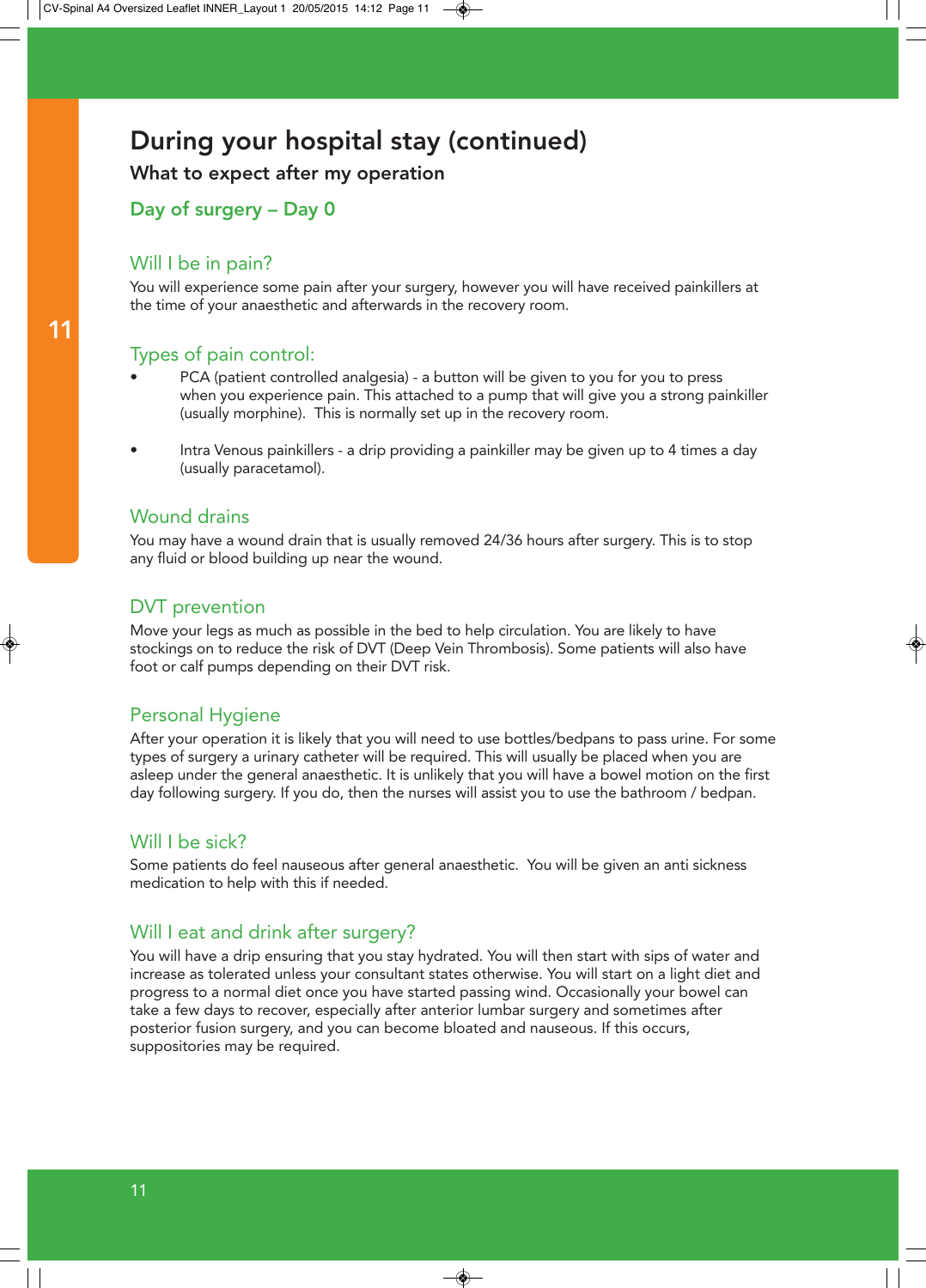## The Day after surgery – Day 1

#### Nursing observations

It is important that your blood pressure temperature and pulse are taken regularly even during the night. If you have a PCA then these observations will be taken hourly.

#### Pain Control

The PCA will be removed. Instead, you will have regular tablets given to you by the nurses.

#### Wound drains and drips

Drains and drips are removed as and when the medical team decide it is the right time to do so.

#### DVT prevention

Continue to move your legs as much as possible in the bed to help circulation. Some patients may also be given a daily injection to prevent DVT depending on their DVT risk. This is usually stopped at discharge.

### Eating and Drinking

Once the doctor has agreed you will be able to start a light diet. You will be encouraged to keep yourself well hydrated and drink regularly. Occasionally your bowels can take a few days to recover, especially after anterior lumbar surgery and sometimes after posterior fusion surgery, and you can become bloated and nauseous. If this occurs, suppositories may be required.

#### Personal Hygiene

Once you have seen the physiotherapist it is possible you will be walking to and from the bathroom. Once you are fully mobile, the urinary catheter will be removed.

### Washing / dressing

If you need help, you will be assisted by the nursing staff. Showering may be possible as long as you keep the wound dry. You are likely to remain in nightdress or pyjamas on the first day.

#### Visiting times

Visiting times are 3pm-8pm. Please advise your friends and family of these times. You may not feel like having visitors on the first day.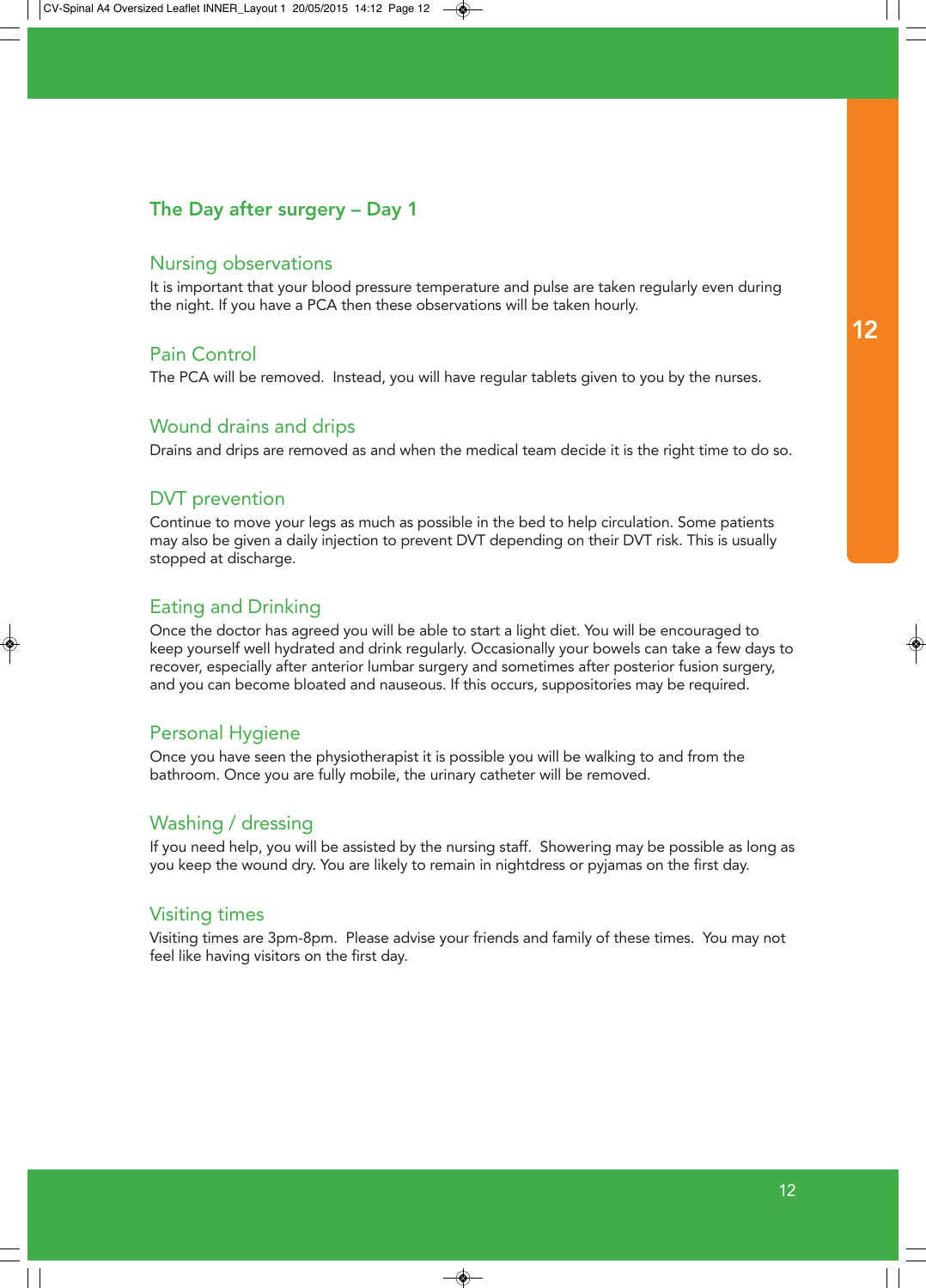## During your hospital stay (continued)

## Physiotherapy

## Getting in/out bed

You will need to use a 'log roll' technique for rolling yourself in and out of bed. This is the easiest and most comfortable method. You will bend one knee and roll onto your side keeping your back in a straight position. You will then bring your knees over the edge of the bed, and push yourself straight into a sitting position. Your physiotherapist may have practised this with you during your pre-assessment. The nurses may be the first people to help you log roll out of bed on the day after your operation and will visit you in your room to practise the technique so that you can be entirely independent.

## **Mobility**

You will be able to walk to the toilet once the physiotherapist has seen you. Unless you were dependent on a walking aid prior to surgery there is not usually any reason to require walking aids following this type of surgery. Mobilising for too long and too far early on can irritate symptoms so start slowly.

## Exercise

You will need to run through the following exercises when on the bed to reduce the risks of DVT and to keep your muscle groups maintained and healthy. Do them all 5 to10 times every 2 to 3 hours during the day.



Move your feet regularly to help circulation.



Lying on your back

Push your knees down into the bed contacting the quadriceps muscle at the front of the thigh. Hold approximately 5 secs. Relax.



Lying on your back

Squeeze buttocks firmly together. Hold contraction for approximately 5 secs. Relax.



Lying on your back with knees bent

Gently draw in your lower abdominals. Ensure you are still able to breathe normally whilst maintaining the contraction. Hold approximately 5 secs.

## Sitting and Postural Advice

It is perfectly safe to sit in a chair although you are advised to ensure you are not slumping in the chair and you are comfortable. You should sit in the chair during meals to aid digestion. Sitting for long periods can irritate your symptoms. It is advisable to change position regularly from lying / sitting / standing / walking. Your physiotherapist will advise you to lower yourself into the chair bending your knees and elbows rather than bending your back.

## Support

If your surgeon feels you need extra support due to the nature of your surgery then they will ask the Physiotherapist to consider a brace or a corset for you.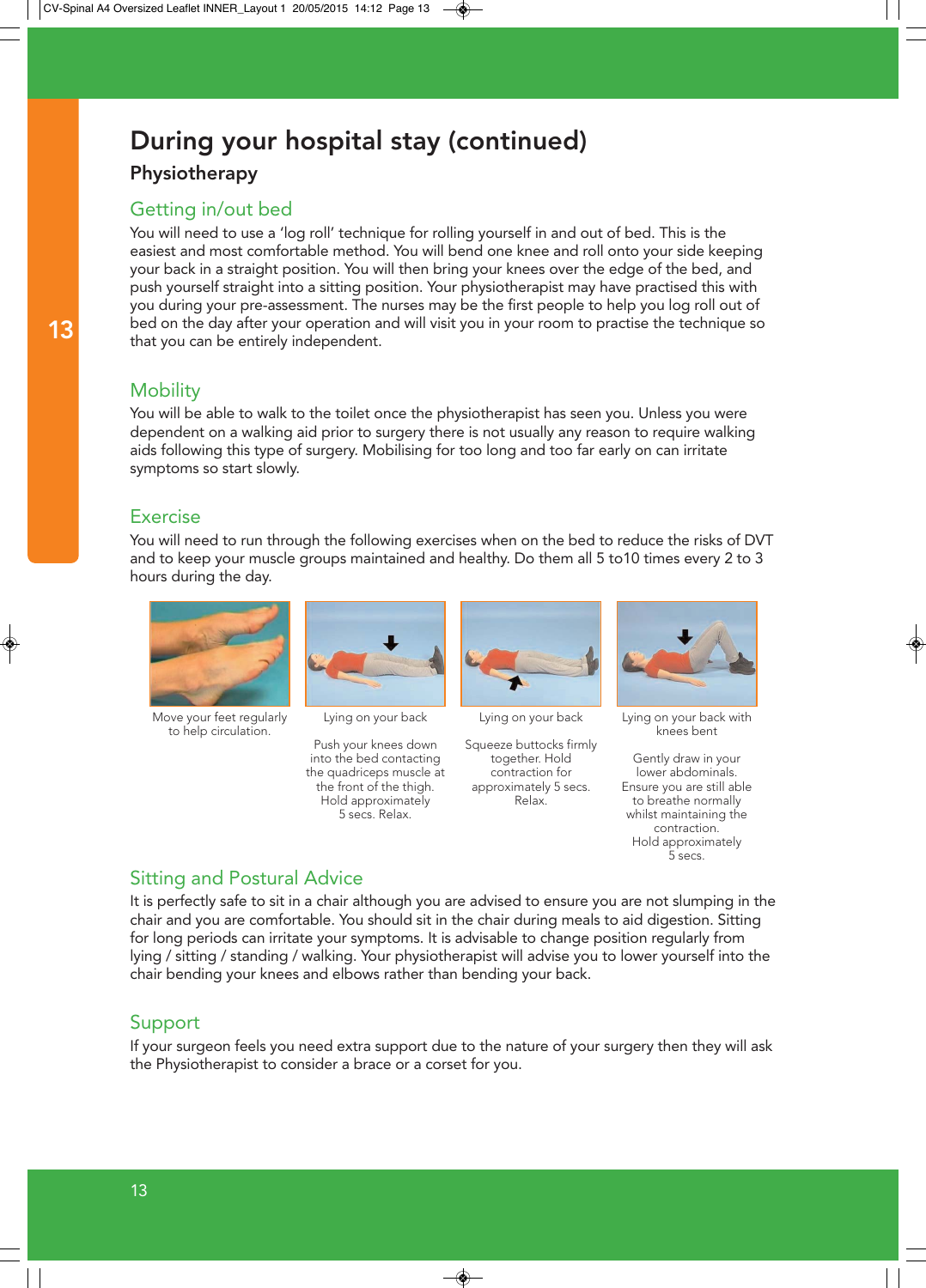## Subsequent days – Day 2+

#### Pain relief

You will no longer require the PCA or drips. The nurses will provide you with pain relief in tablet form or liquid form.

### Washing/ dressing

You will be encouraged to wash and dress independently with assistance from the nurse staff to wash your feet and lower legs.

#### **Mobility**

You will increase your mobility distance on the ward. You will more than likely be a little slower than normal. You will be started on some core stability exercises that you will need to continue at home. Good core stability generally protects the spine and enhances function.

#### Interactive with Physiotherapist

Complete exercises

#### Stairs Assessment

Completing the stairs can be daunting when you get home. Your Physiotherapist will complete this with you on the ward before you go home. This is usually easier than most people expect and if you have any difficulty the Physiotherapist can problem solve this with you.

### Follow Up Physiotherapy

The surgeon and physiotherapist will agree when you can start physiotherapy after you go home. We offer physiotherapy at the Cardiff Bay Clinic and the Vale Hospital. Your appointment will be arranged before you leave hospital. It is possible to use other physiotherapists if you live further afield.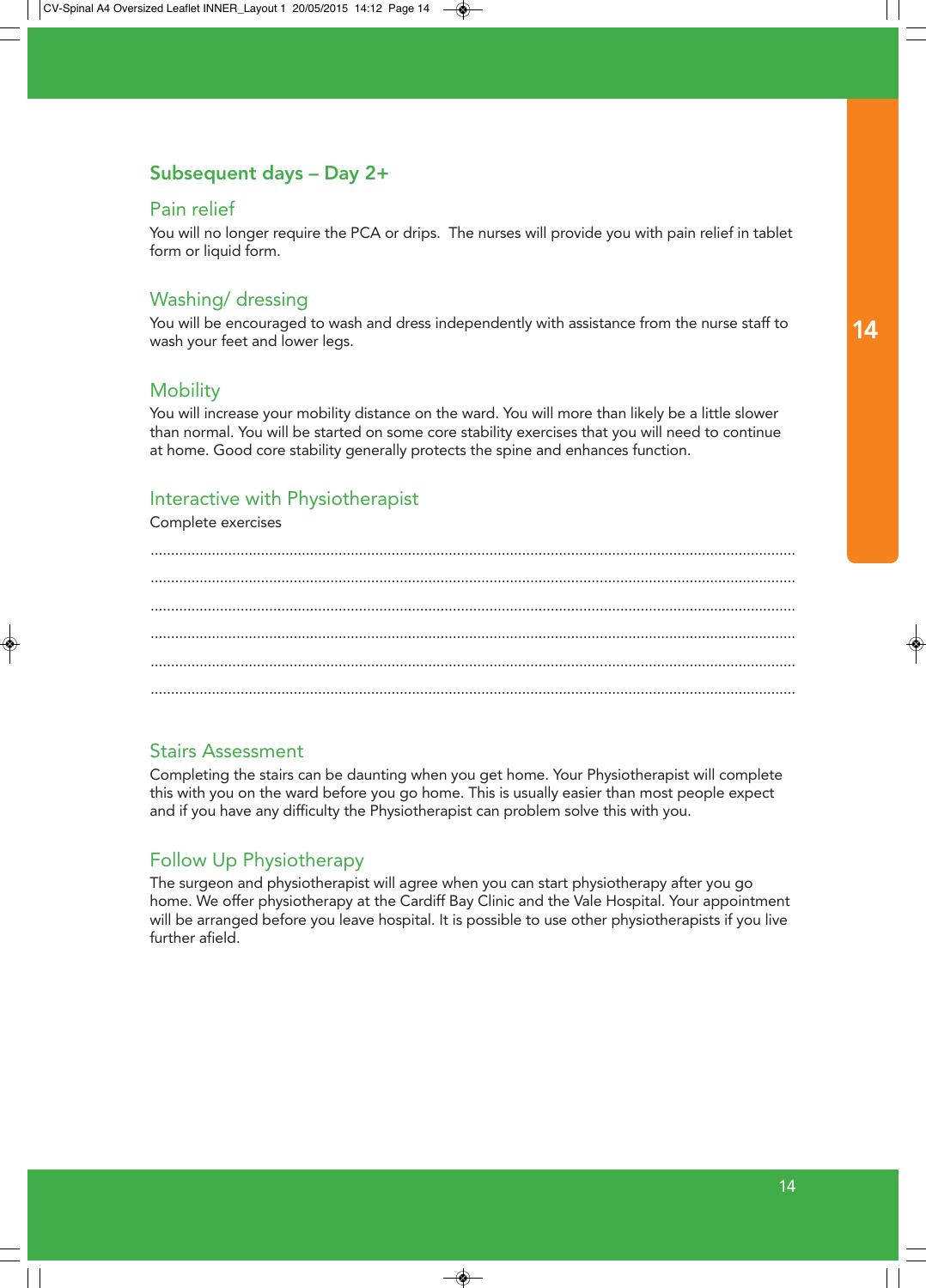## During your hospital stay (continued)

## Day of Discharge

| In order for you to be discharged from Vale Hospital:                                       |  |
|---------------------------------------------------------------------------------------------|--|
| Pain well controlled<br>Wound clean and dry<br>Eating/drinking                              |  |
| Passed water/bowels opened<br>Consultant/Physiotherapist/Nurses all agree fit for discharge |  |

#### What will I be given to take home?

#### A Discharge pack, including:

- A 7 day supply of tablets. Repeat prescriptions should be obtained from your GP
- Spare dressings
- Advice about your wound care
- Out-patient appointment card with details of your next appointment
- Brace/corset if advised

### What will I not receive from the hospital?

Sick certificate - a sick certificate can be issued from your GP, not the hospital.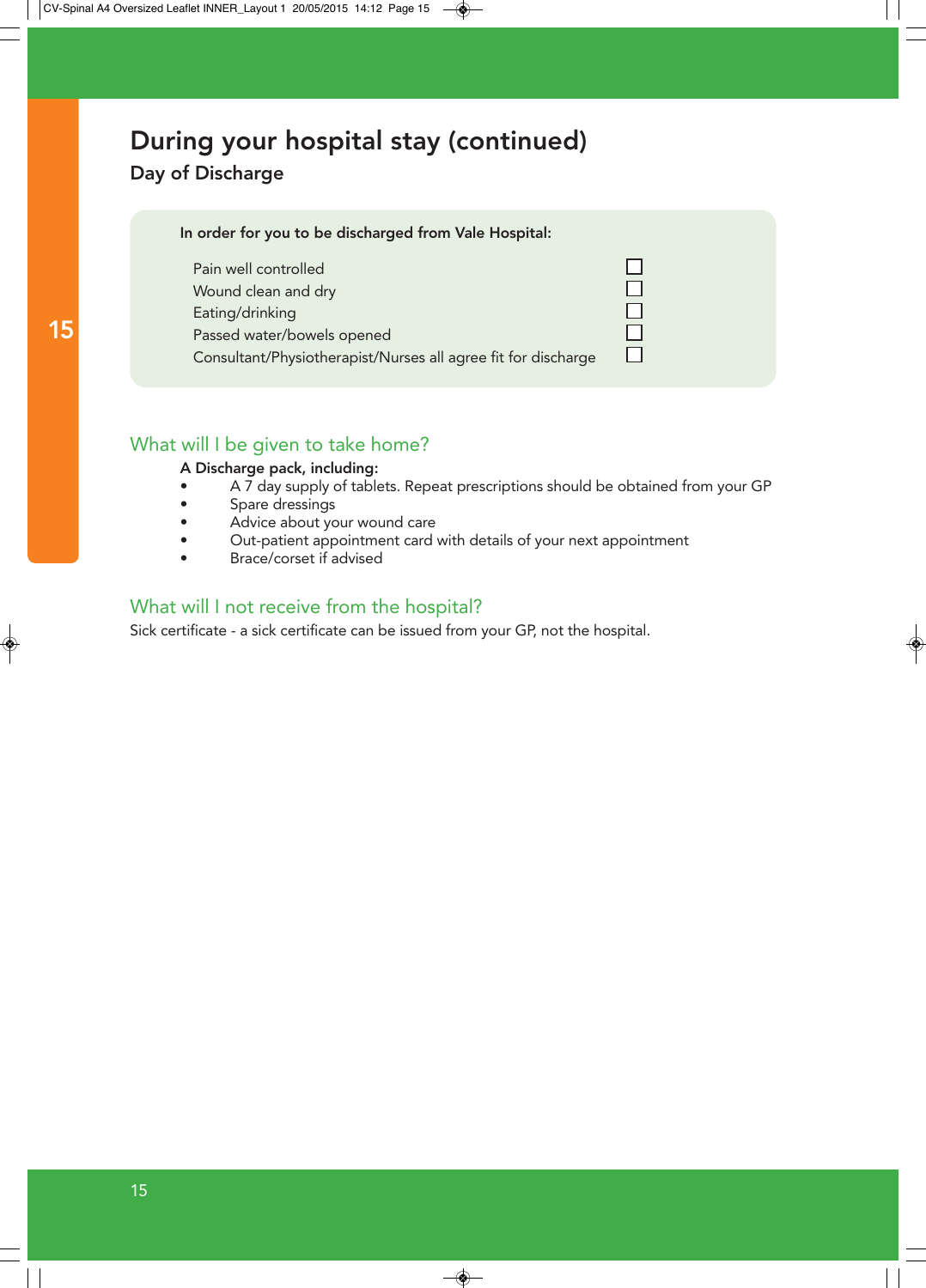## After you leave hospital

### After I get home – first 6 weeks

#### **General**

When you go home expect to feel tired and sore. This is normal and it is common to rest in the afternoon. Take it easy! Take 2 weeks just to recover, start increasing activity in weeks 2 to 4 and then you will really start to feel much better in weeks 4 to 6.

Please remember each individual is different. Your progress will very much depend on:

- Symptoms you had and the severity of symptoms before your operation
- Any complications
- Your age
- Other medical problems
- The type of surgery you have had

Many things affect recovery and so it is impossible to be specific. Please accept the following as approximate guidelines.

#### Symptoms after surgery

If you had leg pain prior to surgery, in most cases this improves immediately after surgery or in the initial 6 weeks. If you have numbness or weakness prior to surgery it is unknown how well the nerve will recover. This is dependent on how impaired the nerve had become. Nerve recovery is often slow and progressive and can continue for months. Patience is required to establish if weakened muscles become stronger. Numbness is the last to improve and can often remain. If your surgery was performed for low back pain then it can take longer for the benefits of surgery to take effect.

### Pain-relief

Take the regular painkillers from your discharge pack for the first few days at home. This is to keep on top of the pain / discomfort you have. As you feel the pain is reducing you can start to reduce the painkillers. Some painkillers can cause constipation. Make sure you have a high fibre diet, drink plenty of fluids and complete gentle walks. If you suffer with constipation from the painkillers prescribed, seek advice from your GP or local pharmacy.

### Deep venous thrombosis (DVT) prevention

You should wear your TED stockings for 6 weeks following your surgery according to the NICE (National Institute for Health and Care Excellence) guidelines. Common signs for a DVT include calf pain, swelling, redness. You should contact the Vale Hospital for advice if concerned. Ask someone to help you change the stockings daily. You can hand wash them with soap and water and they dry relatively quickly.

### Sutures/Clips

If you have any sutures / clips that need to be removed this will be organised for you 10 to14 days after your operation date. You will be provided with an appointment at The Vale Hospital or Cardiff Bay Hospital. If you live further afield and would prefer to have your GP surgery remove the clips / sutures please discuss this with your nurse. If your sutures are absorbable, they may take 7 to10 days to dissolve. Any suture knots under the skin can take up to 21 days to dissolve fully.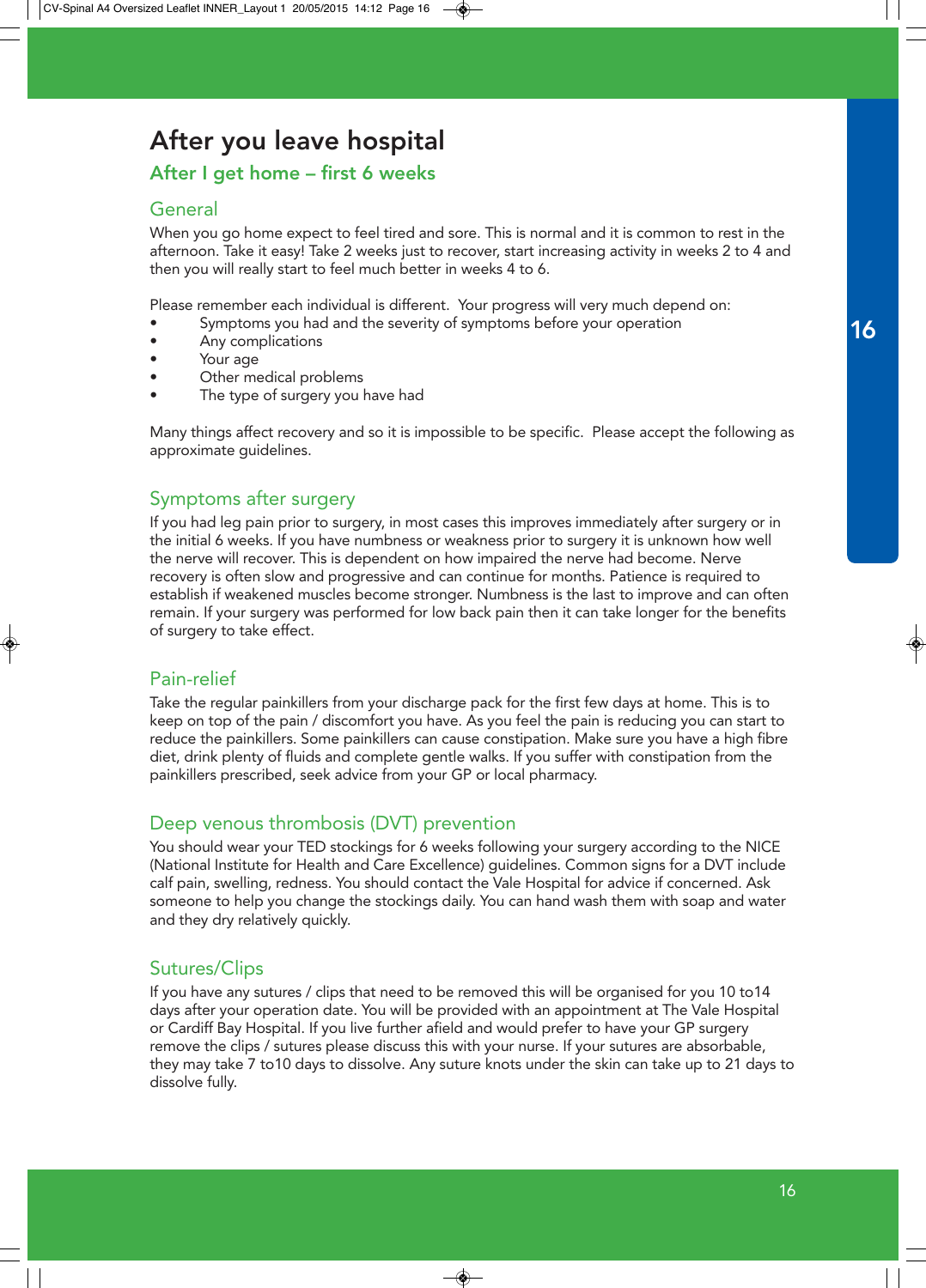#### **Dressings**

Dressings are to stay clean, dry and intact until your sutures / clips are removed. If your sutures are absorbable leave the dressing intact for 7 to 10 days and then remove.

Do not disturb dressings unnecessarily. Only change them if:

- a) the wound is oozing and there appears to be leaking on to the dressing
- b) the dressing gets wet
- c) the dressing is peeling off

Please keep a close eye on the dressing / wound site and look for signs of infection. Signs of infection are redness, pain, pus or an increased temperature. If you are concerned please contact the Vale Hospital.

#### **Showering**

Wounds heal better when kept clean and dry. It is recommended that strip washes should be taken until your wound is healed. Showering may be possible as long as you keep the wound dry and change the dressing if it gets splashed.

#### Sleeping

Sleep in a bed when you get home (not a chair). Sleeping on your back is often the best position to maintain a good spinal posture. However, if sleeping on your side is most comfortable for you then this will be fine. Try to avoid twisted sleeping positions.

#### **Dressing**

Pick clothes that are loose and easy to put on to start. Ask someone else to help with socks if this is difficult and opt for slip on shoes. If you live alone we can provide some aids to assist.

#### Physiotherapy

At home you will need to continue with all you have been shown in hospital to include: Log roll and the exercises shown in this booklet.

Stick to the precautions listed at the beginning of this booklet (under Introduction section). Attend your first and subsequent physiotherapy appointments.

A fusion procedure is carried out to stiffen a segment of the spine and to stop it moving thereby helping the underling problem. The bones in your spine can take up to a year to fuse and sometimes longer. During the first 3 months following a fusion procedure you should take things easy and not excessively move the fused / operated part of your spine.

This does not mean you should remain inactive but that you should avoid certain activities. Your physiotherapist will advise you about this. During the first 3 months the focus of physiotherapy will be on developing good core stability, returning to normal daily activities and preparing for return to work. Beyond the first 3 months, physiotherapy will aim at restoring normal movement and returning to recreational activities.

#### Sitting

Sit in a well-supported chair at home. A low, soft sofa will be inappropriate. Sit for short periods and increase as you feel comfortable. Avoid slumping.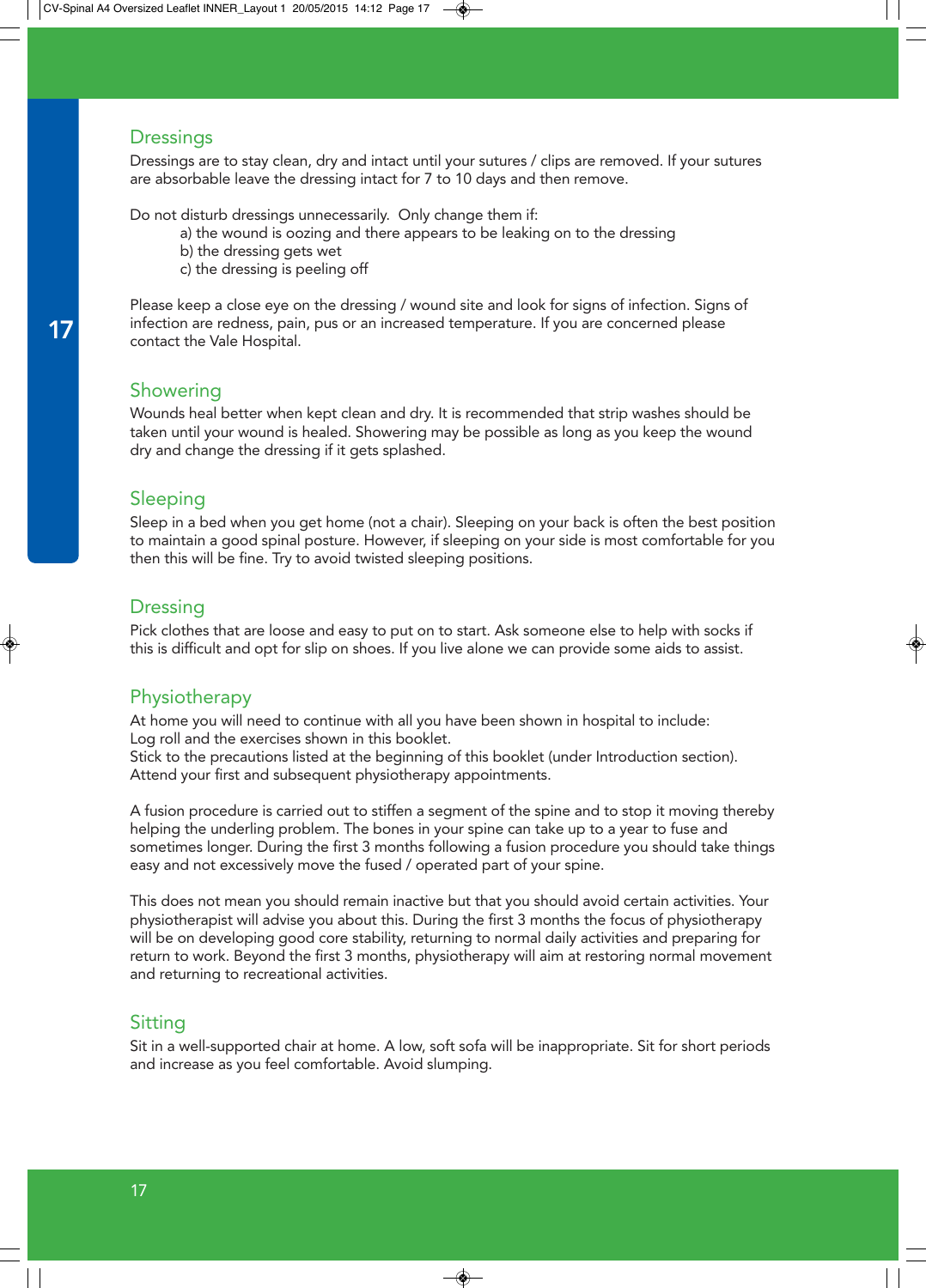#### Walking

You will need to spend 1 to 2 weeks recovering from the anaesthetic and allowing the wound to heal. During this time, take your time mobilising just at home. When you feel comfortable and confident to do so, start increasing your mobility outdoors. Pacing yourself is important. Make sure you increase your mobility sensibly and do not push yourself too early.

#### In/Out car

Use the same technique as getting in and out of a chair i.e. use your elbows and knees. Push the seat back to give you plenty of leg room, hold onto the door frame and lower yourself to the seat. Step one leg in at a time and avoid twisting.

#### **Driving**

You should refrain from driving initially. The time scale for returning to driving can vary considerably depending on the type of operation you have had. You should discuss this with your surgeon. In general, you can consider returning to driving after 3 to 4 weeks. This is as long as you feel your symptoms are settled, you feel able to confidently control the car and your insurance company are satisfied so they will cover you. You must be comfortable getting into and out of your car, can turn your body to look out of the rear window and can safely perform an emergency stop. Reversing and checking your blind spot are the movements most likely to cause discomfort. Try using a 'Reversing Mirror' if this continues to be a problem.

#### Housework

You can usually start to do some light housework after 3 to 4 weeks. Start with the lighter duties such as dusting and cooking and potentially progress after 4 to 6 weeks to heavier duties such as hoovering and washing. You will be seeing a physiotherapist during these times and so you can discuss with your physiotherapist whether they think you are fit to return to these activities prior to starting them.

#### Return to Work

This will very much depend on your occupation and the type of surgery.

#### For decompression / discectomy procedures:

Manual occupations or work that requires long periods of standing or walking will not be advised for 6-12 weeks if you have had decompression / discectomy only procedure. Even at six weeks return to this form of work will depend on your progress and your physiotherapist and surgeon can discuss this with you. You may be able to return to office based jobs or more sedentary occupations sooner but this will depend on your symptoms and progress. Discuss this with your surgeon to decide what is best for your particular field of work. When you do return consider your sitting posture and how your workstation is set up for you. Your physiotherapist can go into more detail on what to look for.

#### For fusion procedures:

Manual occupations or work that requires lifting and manual labour will not be advised for up to 16 weeks. Jobs that entail long periods of standing or walking will not be advised for 6 weeks. Even at six weeks return to this form of work will depend on your progress and your physiotherapist and surgeon can discuss this with you. You may be able to return to office-based jobs or more sedentary occupations sooner but this will depend on your symptoms and progress( usually 12 weeks). Discuss this with your surgeon to decide what is best for your particular field of work. When you do return consider your sitting posture and how your workstation is set up for you. Your physiotherapist can go into more detail on what to look for.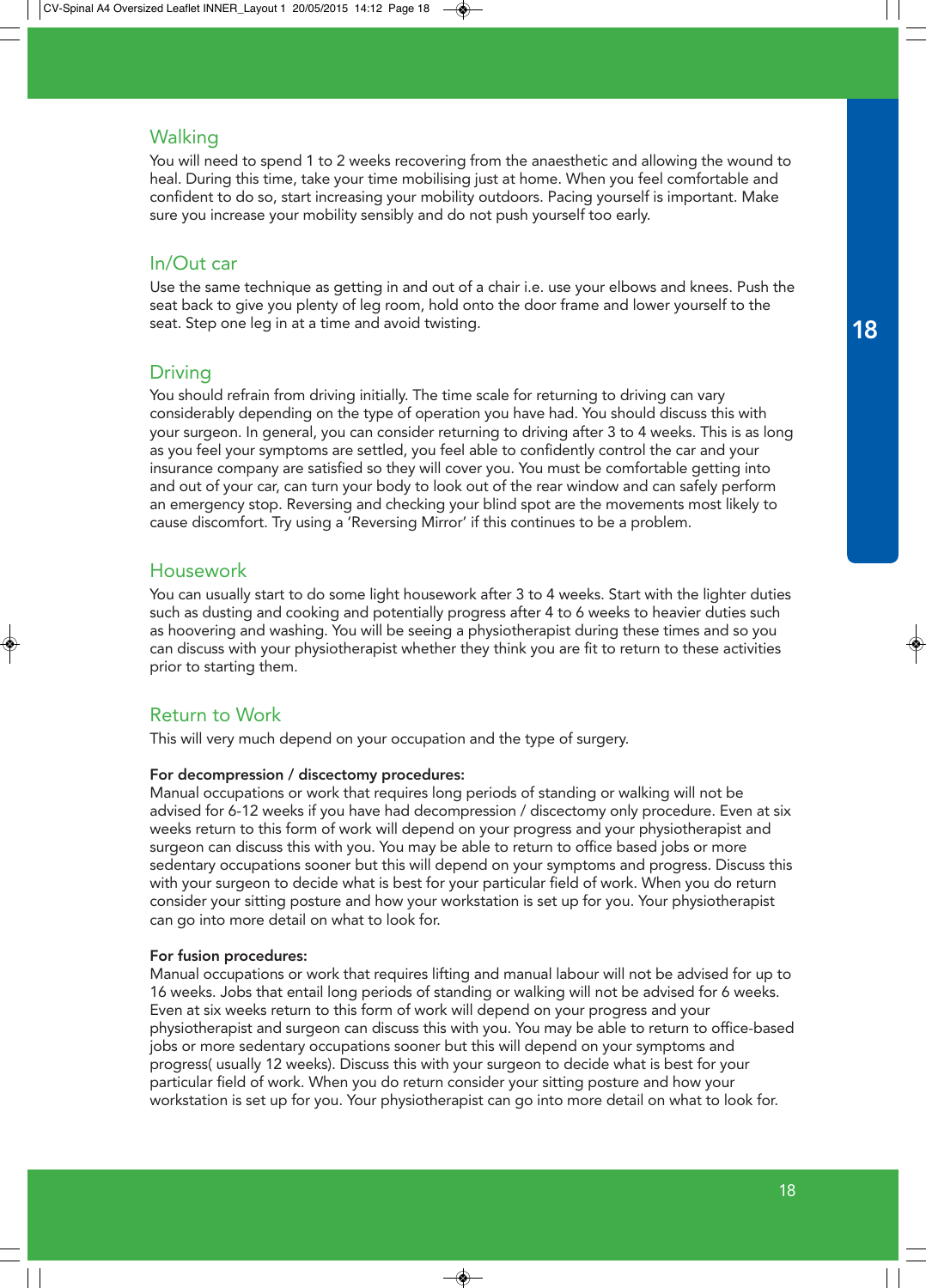#### **Travel**

If you have a long way to travel, make regular stops to take a gentle walk and change your position. Air travel is not usually recommended in the early stages post-surgery. It is advisable to have a discussion with the surgeon directly and agree a timescale for this.

### Lifting

Avoid heavy lifting for at least 6 to 12 weeks. When you do start to lift heavier items you MUST use correct lifting technique keeping the item close to your body and use your legs. Your physiotherapist can go through this in detail with you.

## Sexual Activity

Introducing sexual activity after spinal surgery will vary from patient to patient and the type of the surgery. As a general guide, you should initially take a passive role and activity should be gradual to minimise recurrent symptoms. Care must be taken not to excessively bend or twist your spine. Feel free to ask the healthcare professionals for further advice.

## Please contact the Vale Hospital if:

- Your wound site becomes red, hot, swollen or oozing
- You are running a high temperature and feeling unwell
- You are experiencing high levels of pain not controlled by the painkillers prescribed
- You are experiencing numbness or loss of sensation that you did not have prior to your surgery.

### Who do I contact if I have concerns?

Any concerns after discharge contact the ward for advice on:

## 01443 449278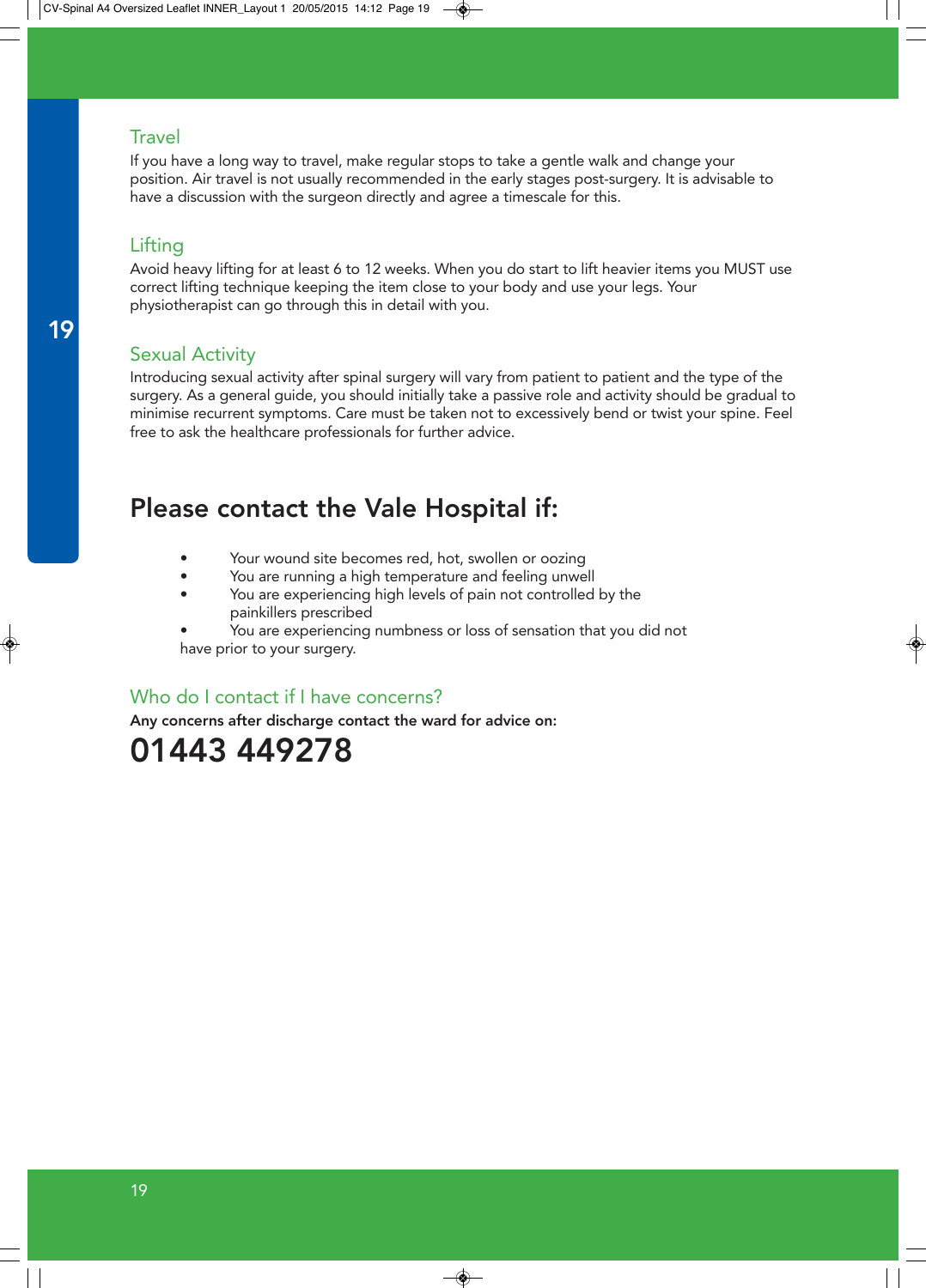## 6 weeks and beyond

### Follow Up Consultant Review

You will have seen or be due to see your surgeon to establish how well you have recovered. If you have had a fusion procedure then you will normally be seen for further follow up appointments at 3 and 6 months and at 1 year to monitor your progress and for X-Rays to assess the fusion.

#### Return to Work

If sedentary work you will usually be starting back to work and increasing sitting tolerance and general activity. If manual work, it is usually possible to return between 8 and 12 weeks. You will need to liaise with your employer and your GP so that you have a phased return to work i.e. reduced hours initially and building back up to full hours week by week. Return to manual work will depend on your progress and symptoms. The exact timescale is usually decided with your surgeon at your follow up appointments.

### **Physiotherapy**

Between 6 and 12 weeks you should be mobilising well, and back to normal daily activities. You will have a set core stability strengthening exercise program prescribed by your physiotherapist and you must ensure you complete the exercise program daily in order to progress. Beyond the first 3 months, physiotherapy will aim at restoring normal movement and returning to recreational activities.

### Sport

Cycling, swimming and walking will be the types of activities you can return to first (6 to 12 weeks under physiotherapists instructions). Return to impact and contact sports will depend on your strength, core stability, recovery and satisfaction of your physiotherapist and surgeon. As a guide this be approximately 16 weeks.

## Who do I contact if I have concerns at a later stage?

Any concerns after you have been seen by your Consultant at your follow-up appointment, please contact out-patients for advice on:

## 01443 449253



FOR THE LOVE OF LIFE® **Cardiff & Vale Hospitals** 

The Vale Hospital Hensol Castle Park, Hensol Vale of Glamorgan, CF72 8JX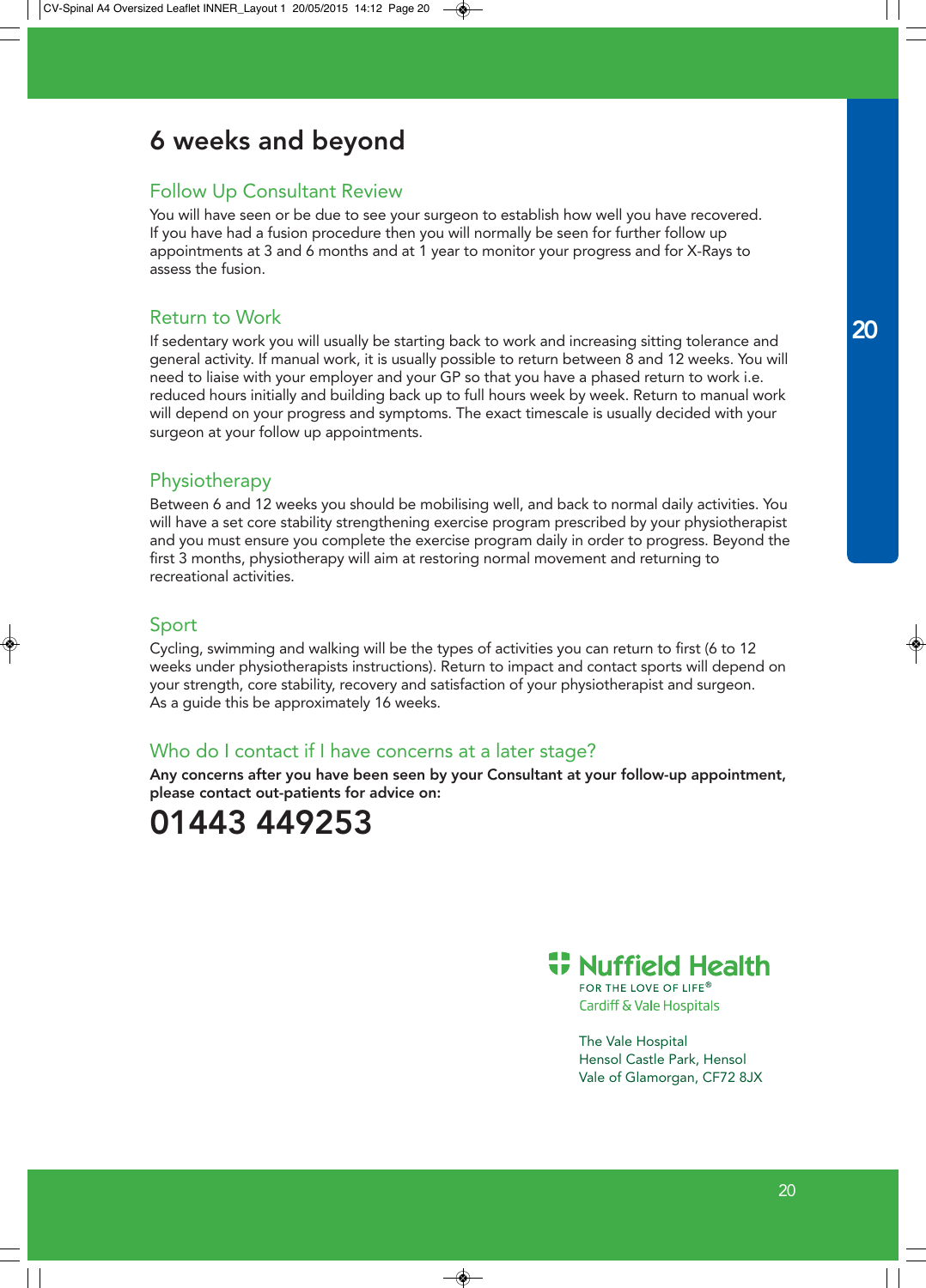## **Personal Notes**

## **Dates For Your Diary**

| Out patient appointment | Out patient appointment |
|-------------------------|-------------------------|
|                         |                         |
|                         |                         |
|                         |                         |
|                         |                         |
| Out patient appointment | Out patient appointment |
|                         |                         |
|                         |                         |
|                         |                         |
|                         |                         |
| Out patient appointment | Out patient appointment |
|                         |                         |
|                         |                         |
|                         |                         |
|                         |                         |

## **Patient Dairy**

The benefits of keeping a diary are that they will help you keep track of your goals and the improvements you are making towards a full recovery following your surgery.

### Week 1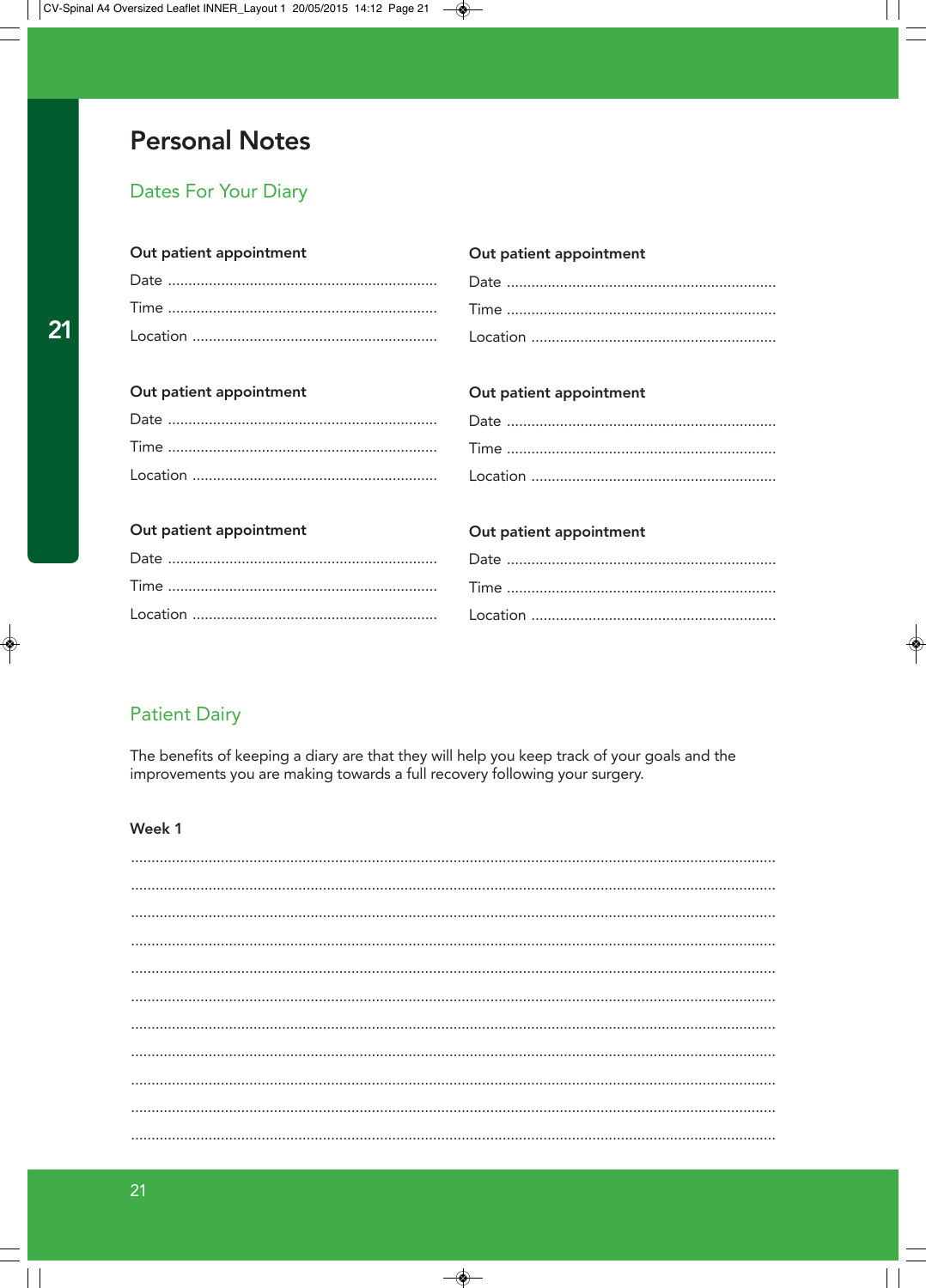## **Patient Dairy**

## Week 2

#### Week 3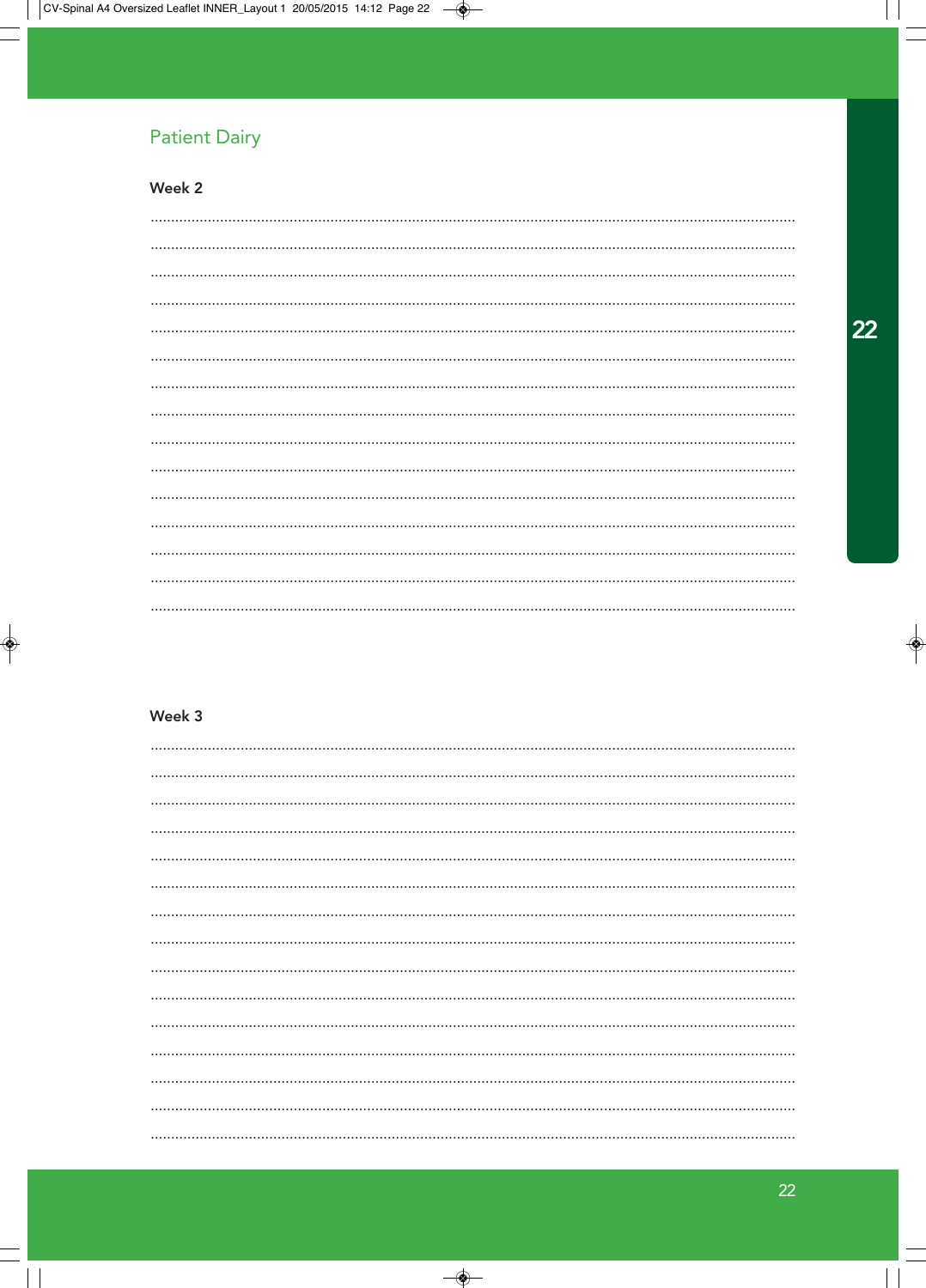## **Patient Dairy**

## Week 2

## **Notes**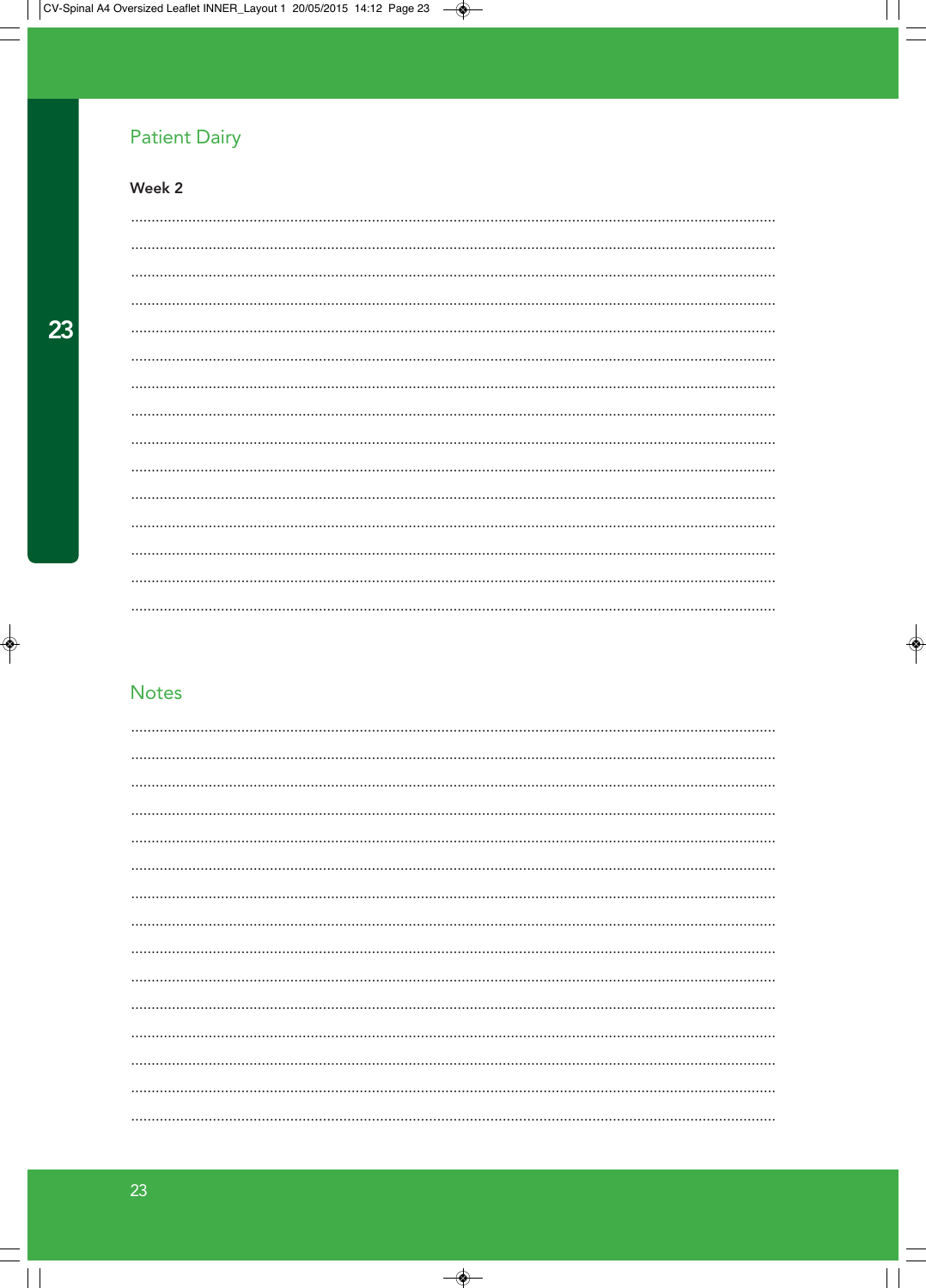## **Notes**